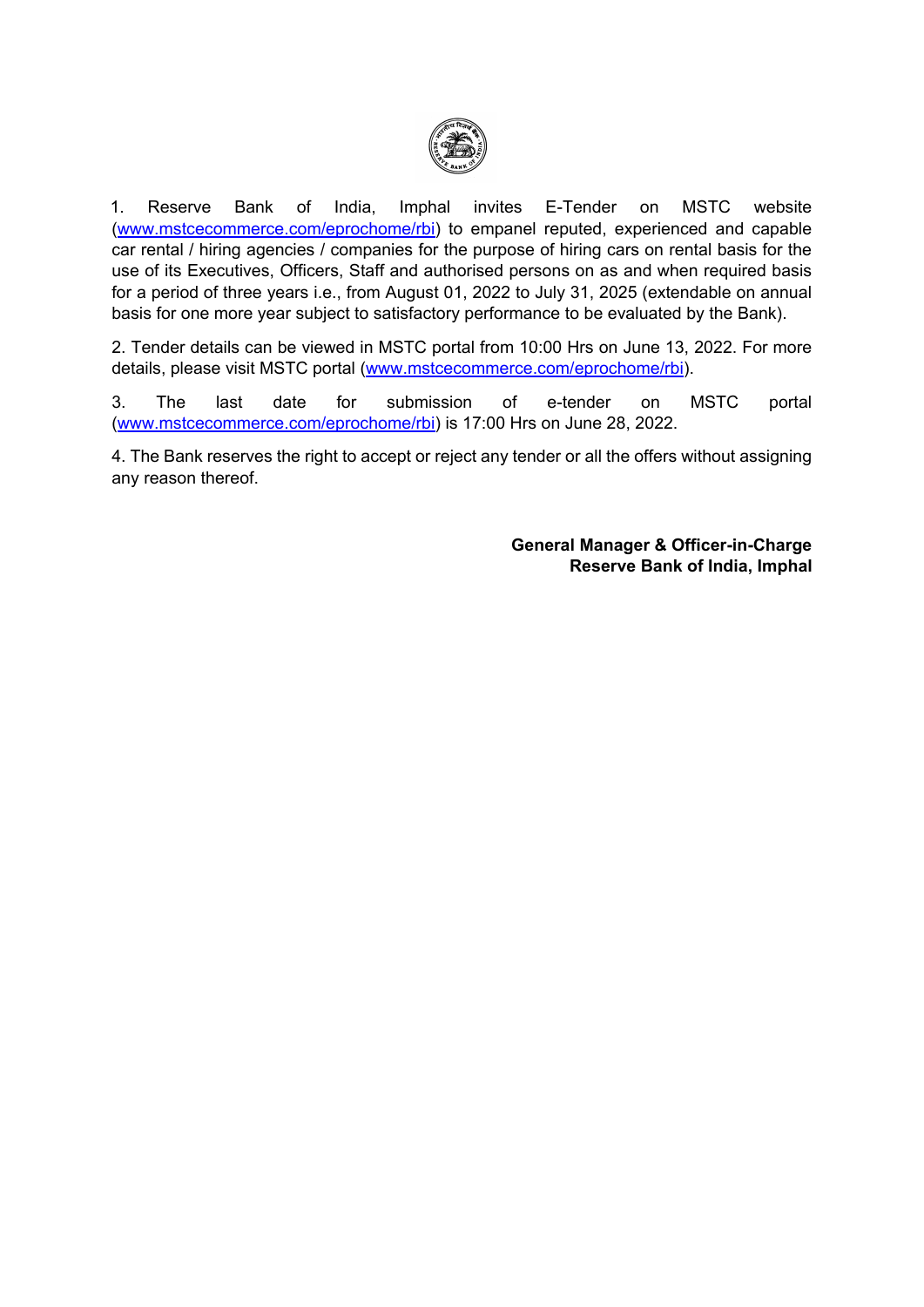

# **RESERVE BANK OF INDIA**

# **IMPHAL**

# **TENDER FOR EMPANELMENT OF CAR HIRING AGENCIES/COMPANIES**

**RBI/Imphal/DIT/4/22-23/ET/107**

**Reserve Bank of India Human Resource Management Department** 

**Imphal**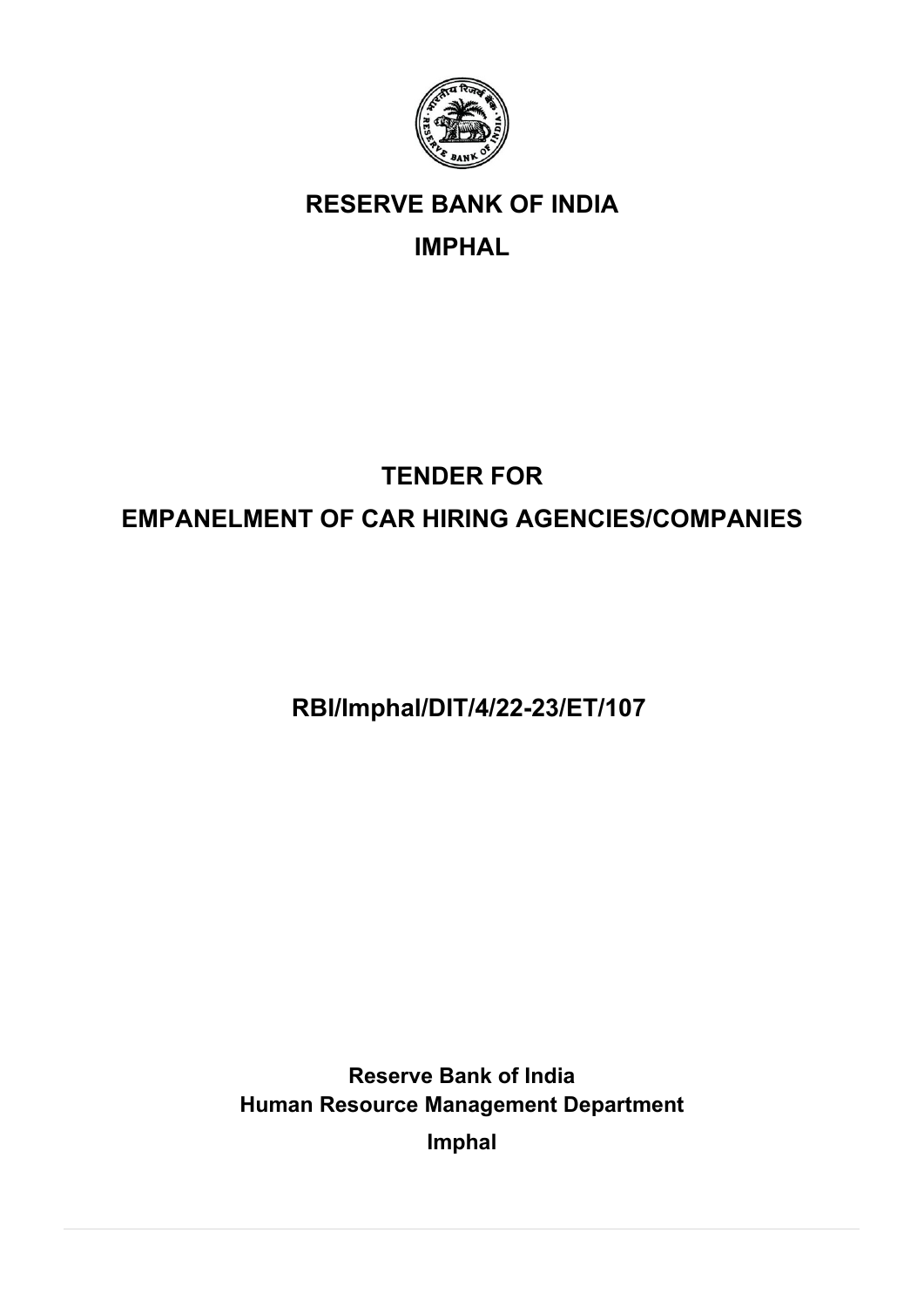

### **TABLE OF CONTENTS**

| <b>PARTS</b>   | <b>SECTIONS</b>             | <b>ITEMS</b>                                            | PAGE NO.       |
|----------------|-----------------------------|---------------------------------------------------------|----------------|
| <b>PARTI</b>   | <b>TENDERING PROCEDURES</b> |                                                         | $1 - 10$       |
|                | Section 1                   | Notice Inviting Tender (NIT)                            | 1              |
|                |                             | <b>Disclaimer</b>                                       | $\overline{2}$ |
|                | Section 2                   | Instruction to Bidders (ITB)                            | $3-8$          |
|                | Section 3                   | Tender Data Sheet (TDS)                                 | 9              |
|                | Section 4                   | <b>Evaluation/ Selection Criteria</b>                   | 10             |
| <b>PART II</b> |                             | <b>CONDITIONS OF CONTRACT AND CONTRACT FORMS</b>        | $11 - 28$      |
|                | Section 5                   | A. General Conditions of Contract (GCC)                 | $11 - 14$      |
|                |                             | B. Specific Conditions of Contract (SCC)                | $15 - 17$      |
|                | Section 6                   | <b>Standard Formats</b>                                 | $18 - 28$      |
|                |                             | Form 1: Technical Bid                                   | 18-23          |
|                |                             | I. Technical Bid: Details                               | 18-19          |
|                |                             | II. Copies of Documents for Technical Bid               | 20             |
|                |                             | Annexure - I: Details of Bankers                        | 21             |
|                |                             | Annexure – II: Form of Bankers Certificate              | 22             |
|                |                             | Annexure – III: List of Vehicles in the Fleet           | 23             |
|                |                             | Form 2: Financial Bid by the Tenderer                   | 24             |
|                |                             | Form 3: Car Hire Feedback Form                          | 25             |
|                |                             | Form 4: Proforma of Bank Guarantee for Security Deposit | 26-28          |
|                |                             | Instruction to Bidders (Registration process in MSTC)   | 29-31          |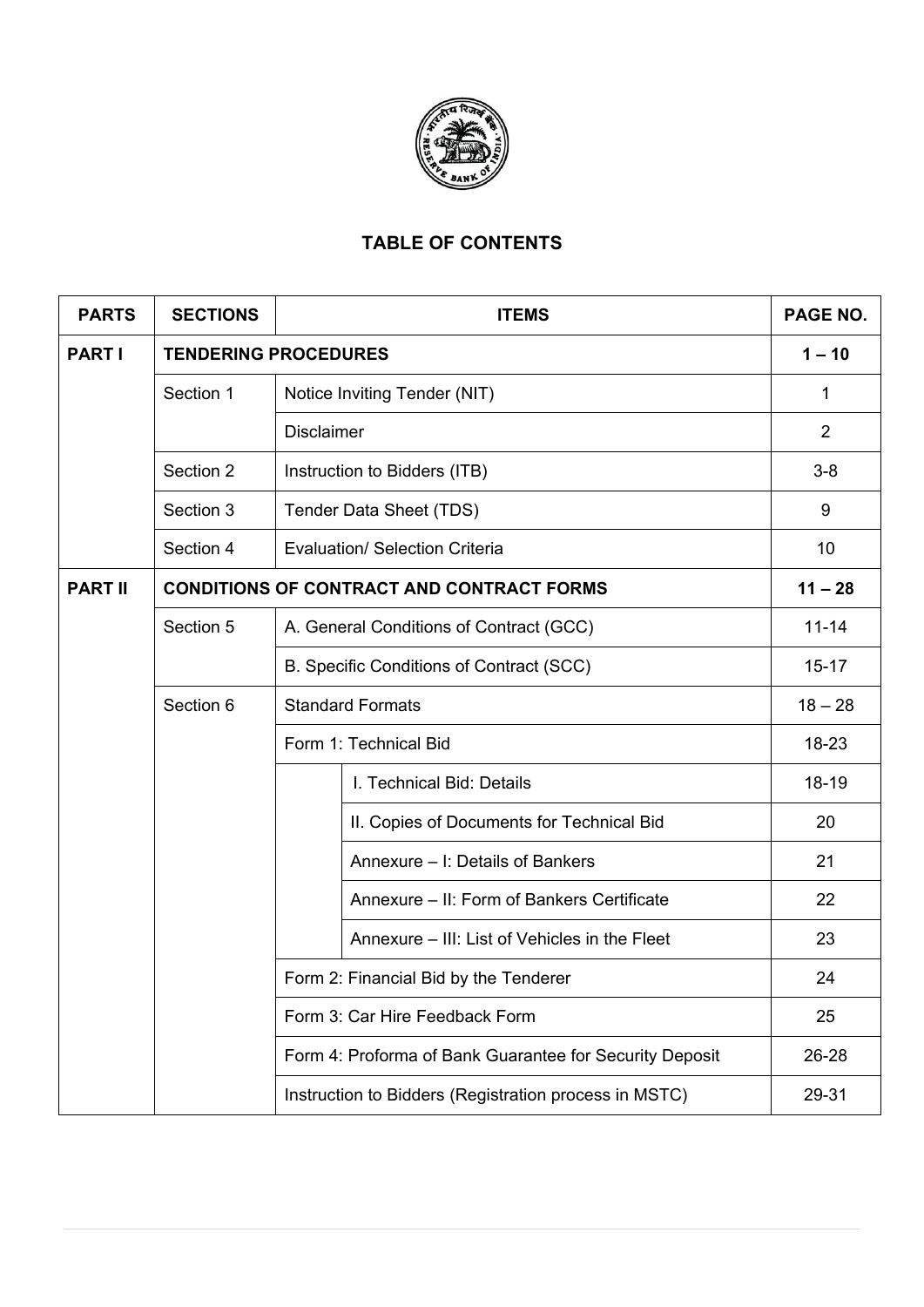

### **PART I Section 1 NOTICE INVITING TENDER (NIT)**

 Reserve Bank of India इंफाल / Imphal

- 1. Reserve Bank of India, Imphal (hereinafter referred to as the 'Bank') invites E-Tenders in Part-I and Part-II on MSTC website [\(www.mstcecommerce.com/eprochome/rbi\)](https://www.mstcecommerce.com/eprochome/rbi) to empanel reputed, experienced and capable car rental / hiring agencies / companies for the purpose of hiring cars on rental basis for the use of its Executives, Officers, Staff and authorised persons on as and when required basis for a period of three years i.e., from **August 01, 2022 to July 31, 2025** (extendable on annual basis for one more year subject to satisfactory performance to be evaluated by the Bank).
- 2. Date of publication of notice inviting e-tender on RBI website and MSTC portal is **June 09, 2022**. For more details, please visit 'TENDERS' link on our website [https://rbi.org.in](https://www.rbi.org.in/)
- 3. The last date for submission of e-tender on MSTC portal [\(www.mstcecommerce.com/eprochome/rbi\)](https://www.mstcecommerce.com/eprochome/rbi) is **17:00 Hrs on June 28, 2022**. Applications received after the said date and time will not be accepted.
- 4. The Bank reserves the right to accept or reject any tender or all the offers without assigning any reason thereof.

**Date: June 8, 2022 General Manager & Officer-in-Charge Reserve Bank of India, Imphal**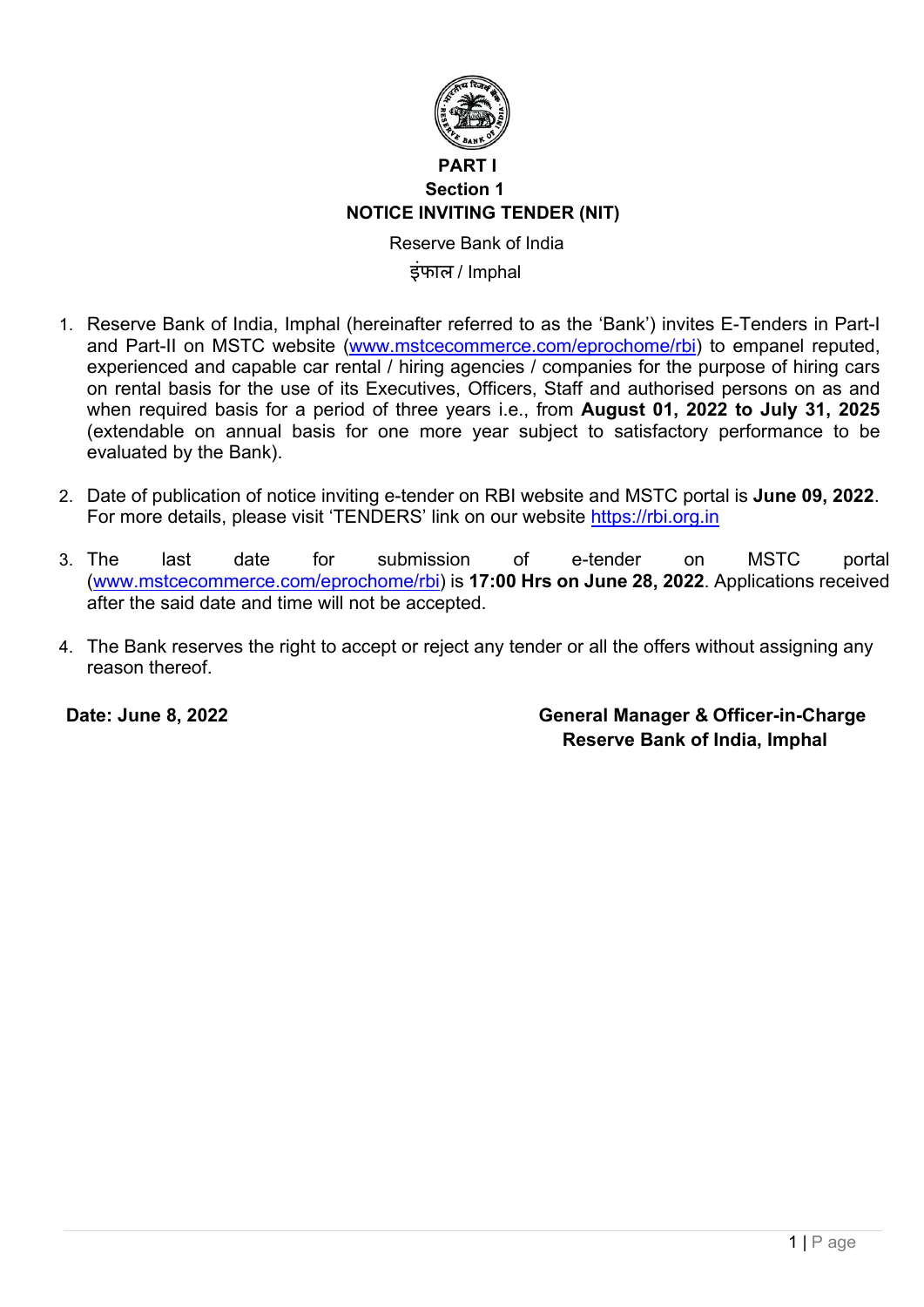#### **DISCLAIMER**

The Reserve Bank of India, Imphal (the Bank) has prepared this tender document to give background information on the tender to the interest parties to bid for Empanelment of Car Hiring Agencies/ Companies for providing cars/vehicles to the Bank as and when required/ need basis. This tender has been issued, as per the terms and conditions set out in this tender and any other terms and conditions related to such information. While this document has been prepared in good faith, neither the Bank nor their employees or advisors make any representation or warranty, express or implied, or accept any responsibility or liability, whatsoever, in respect of any statements or omissions herein, or the accuracy, completeness or reliability of information, and shall incur no liability under any law, statute, rules or regulations as to the accuracy, reliability or completeness of this document, even if any loss or damage is caused by any act or omission on their part.

This tender is neither an agreement, nor invitation to perform work of any kind to any party.

The purpose of this tender is to provide the requirements of the Bank to all interested parties for submitting their bid. While the Bank has taken due care in the preparation of the information contained herein, the Bank does not claim that the information is exhaustive. Respondents to this tender are required to make their own inquiries and they should not rely solely on the information in the tender. The Bank is not responsible if no due diligence is carried out by the Respondents.

The Bank reserves the right not to proceed with this tender or to change the configuration of the tender, to alter the time-table reflected in this document or to change the process or procedure to be applied. It also reserves the right to decline to discuss the tender further with any respondent.

No reimbursement of cost of any type or on any account will be paid to persons or entities submitting their bid.

In case of any discrepancies in the notice issued in English, Hindi, Manipur or any other regional languages, the particulars mentioned in English version will prevail.

\* \* \* \* \* \* \* \*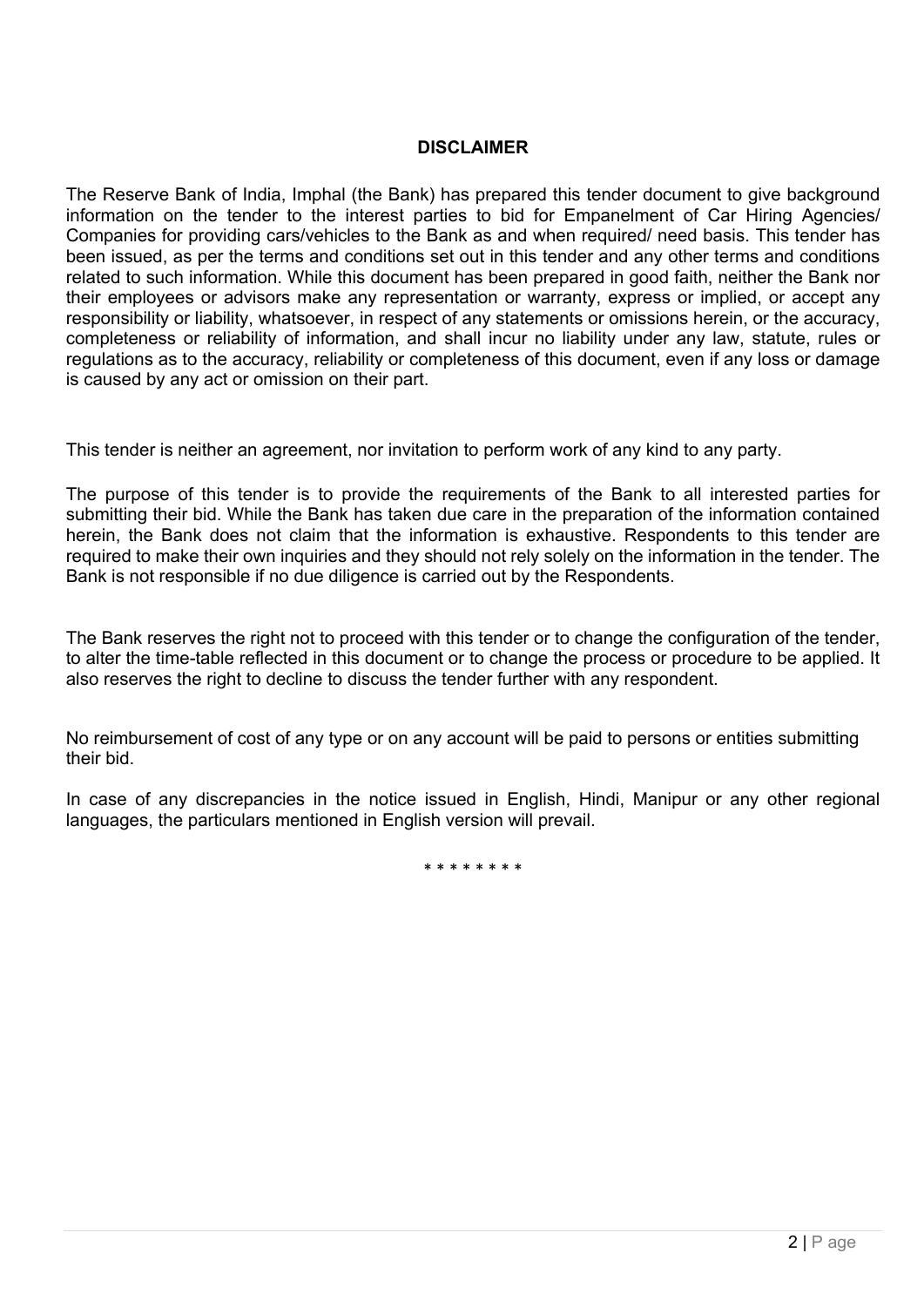### **Section 2**

# **INSTRUCTIONS TO BIDDERS (ITB)**

### **Table of Clauses**

| <b>SN</b> |                | <b>Items</b>                                                      | Page No.        |  |
|-----------|----------------|-------------------------------------------------------------------|-----------------|--|
| A         | <b>GENERAL</b> |                                                                   |                 |  |
|           | 1              | Scope of Tender                                                   | $\overline{4}$  |  |
|           | $\overline{2}$ | <b>Prohibited Practices</b>                                       | $\overline{4}$  |  |
|           | 3              | <b>Eligibility Criteria</b>                                       | 4               |  |
|           | $\overline{4}$ | Timeline                                                          | 5               |  |
| В         |                | <b>CONTENTS OF TENDER DOCUMENT</b>                                |                 |  |
|           | 5              | <b>Sections of Tender Document</b>                                | 5               |  |
|           | 6              | Pre-Bid Meeting for Clarification of Tender Document              | 5               |  |
|           | $\overline{7}$ | <b>Amendment of Tender Document</b>                               | 5               |  |
| C         |                | <b>PREPARATION OF TENDERS</b>                                     |                 |  |
|           | 8              | Cost of Tendering                                                 | 6               |  |
|           | 9              | Documents comprising the Tender                                   | 6               |  |
|           | 10             | Letter of Tender                                                  | 6               |  |
|           | 11             | Documents establishing the qualifications of the Tenderer         | 6               |  |
|           | 12             | Period of validity of Tenders                                     | $6\phantom{1}6$ |  |
|           | 13             | Earnest Money Deposit (EMD) as Tender Security                    | 6               |  |
| D         |                | <b>SUBMISSION AND OPENING OF TENDERS</b>                          |                 |  |
|           | 14             | Submission, Sealing and Marking of Tenders                        | 6               |  |
|           | 15             | Deadline for Submission of Tenders                                | $\overline{7}$  |  |
|           | 16             | <b>Late Tenders</b>                                               | $\overline{7}$  |  |
|           | 17             | <b>Tender Opening</b>                                             | $\overline{7}$  |  |
| Е         |                | <b>EXAMINATION OF TENDERS</b>                                     |                 |  |
|           | 18             | Confidentiality                                                   | $\overline{7}$  |  |
|           | 19             | <b>Clarification of Tenders</b><br>$\overline{7}$                 |                 |  |
| F         |                | <b>TENDER EVALUATION AND COMPARISON</b>                           |                 |  |
|           | 20             | <b>Evaluation of Tenders</b>                                      | $\overline{7}$  |  |
|           | 21             | <b>Qualification of the Tenderer</b>                              | $\overline{7}$  |  |
|           | 22             | Bank's right to accept any Tender or to reject any or all Tenders | $\overline{7}$  |  |
| G         |                | <b>AWARD OF CONTRACT</b>                                          |                 |  |
|           | 23             | Notification of Award                                             | 8               |  |
|           | 24             | <b>Signing of Contract</b>                                        | 8               |  |
|           | 25             | <b>Performance Security</b>                                       | 8               |  |
|           | 26             | <b>Award Criteria</b>                                             | 8               |  |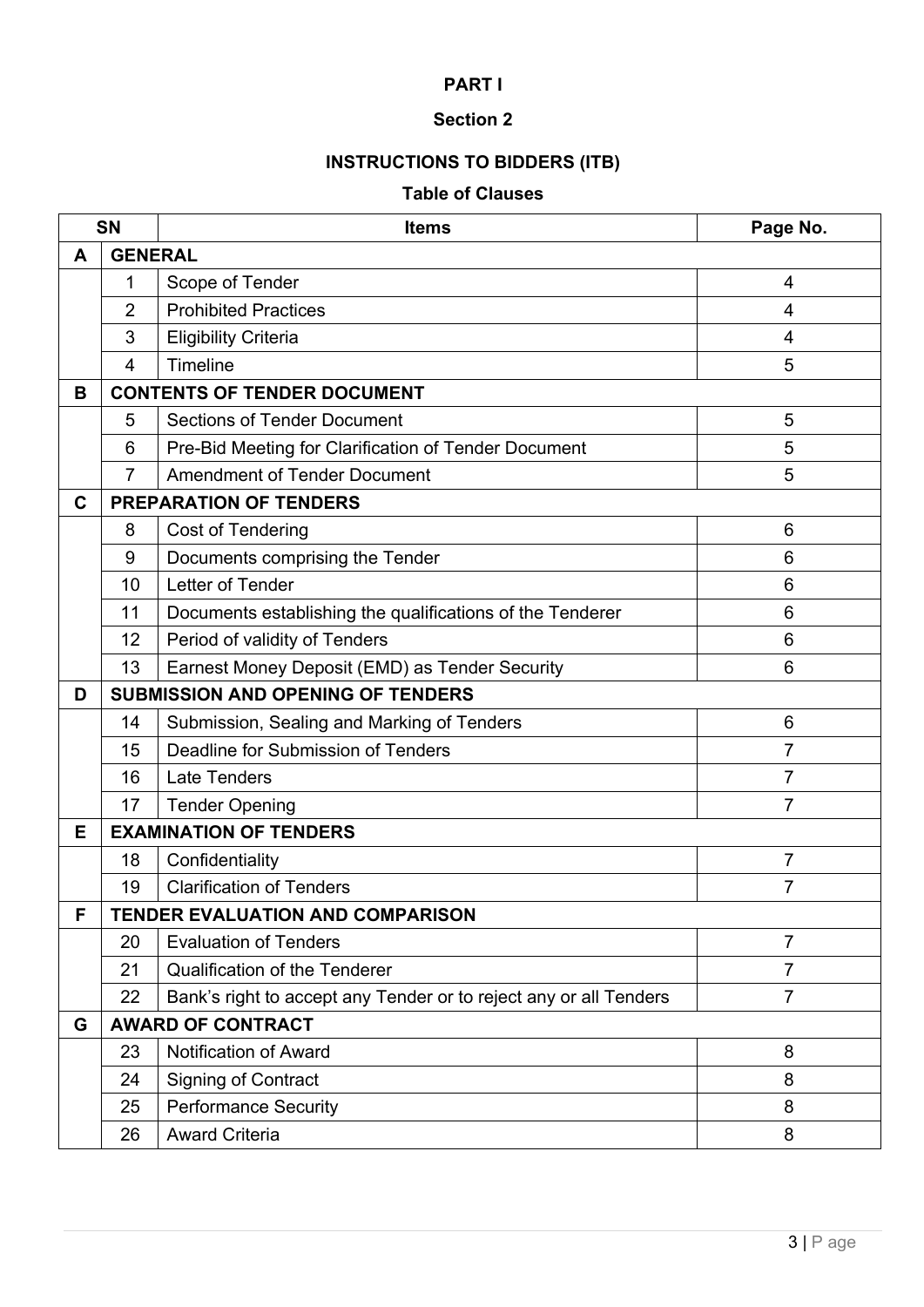### **INSTRUCTION TO BIDDERS (ITB)**

### **A. GENERAL**

#### **1. Scope of Tender**

1.1 The Bank invites tenders from eligible tenderers to participate in the process of empanelment of Car Hiring Agencies. The empanelment is for a period of three years, i.e. **August 01, 2022 to July 31, 2025**. The detailed conditions of contract are outlined in Section 5.A and 5.B (pp. 11-17). The estimated value of the contract is **₹8 lakh per annum**.

### **2. Prohibited Practices**

- 2.1 The Bank requires that tenderers, suppliers, contractors, interested in having business relationship with the Bank, observe the highest standard of ethics during the period of contract / engagement. In pursuance of this policy, the Bank:
	- (a) defines, for the purposes of this provision, the terms set forth below as Prohibited Practices:

(i) "corrupt practice" which means the offering, giving, receiving, or soliciting, directly or indirectly, of anything of value to influence improperly the actions of other party;

(ii) "fraudulent practice" which means any act or omission, including a misrepresentation, that knowingly or recklessly misleads, or attempts to mislead, a party to obtain a financial or other benefit or to avoid an obligation;

(iii) "coercive practice" which means impairing or harming, or threatening to impair or harm, directly or indirectly, any party or the property of the party to influence improperly the actions of a party; and

(iv) "collusive practice" which means an arrangement between two or more parties designed to achieve an improper purpose, including influencing improperly the actions of other party;

- (b)will reject a proposal for award if it determines that the tenderer recommended for award has engaged in prohibited practices in competing for the tender in question;
- (c)may declare a tenderer ineligible, either indefinitely or for a stated period of time, if, at any time, the Bank determines that the tenderer has engaged in prohibited practices in competing for, or in executing the contract.
- 2.2 Furthermore, tenderers shall be aware of the provisions stated in Section 5.A and 5.B (General and Specific Conditions of Contract, pp. 11-17).

### **3. Eligibility Criteria**

- 3.1 The tenderer shall be highly reputed and capable car hiring agency/ company. The make/ model of cars to be provided to the Bank and the format in which the rates are required to be quoted are to be provided in the Financial Bid format (Form 2, p. 24).
- 3.2 The tenderer shall have its office and set-up in Imphal for effective co-ordination in booking of vehicles and timely availability of vehicles even at very short notice.
- 3.3 The tenderer shall have **minimum experience of one (1) year** in the field of providing transport service and **annual turnover of the last one year should not be less than ₹10 lakhs**. However, it is desirable that the company had an average annual turnover of not less than ₹10 lakhs during the last three years.
- 3.4 It is desirable that the tenderer is providing/ has provided cars on contractual hire to at least one government/ semi-government organization or public sector bank/ undertaking/ MNC during last one year.
- 3.5 The tenderer must own a **minimum fleet of 10 cars** comprising Hatchbacks, Subcompact Sedans, Sedans and SUV/ MPVs. The vehicles attached on contractual basis to the tenderer shall also be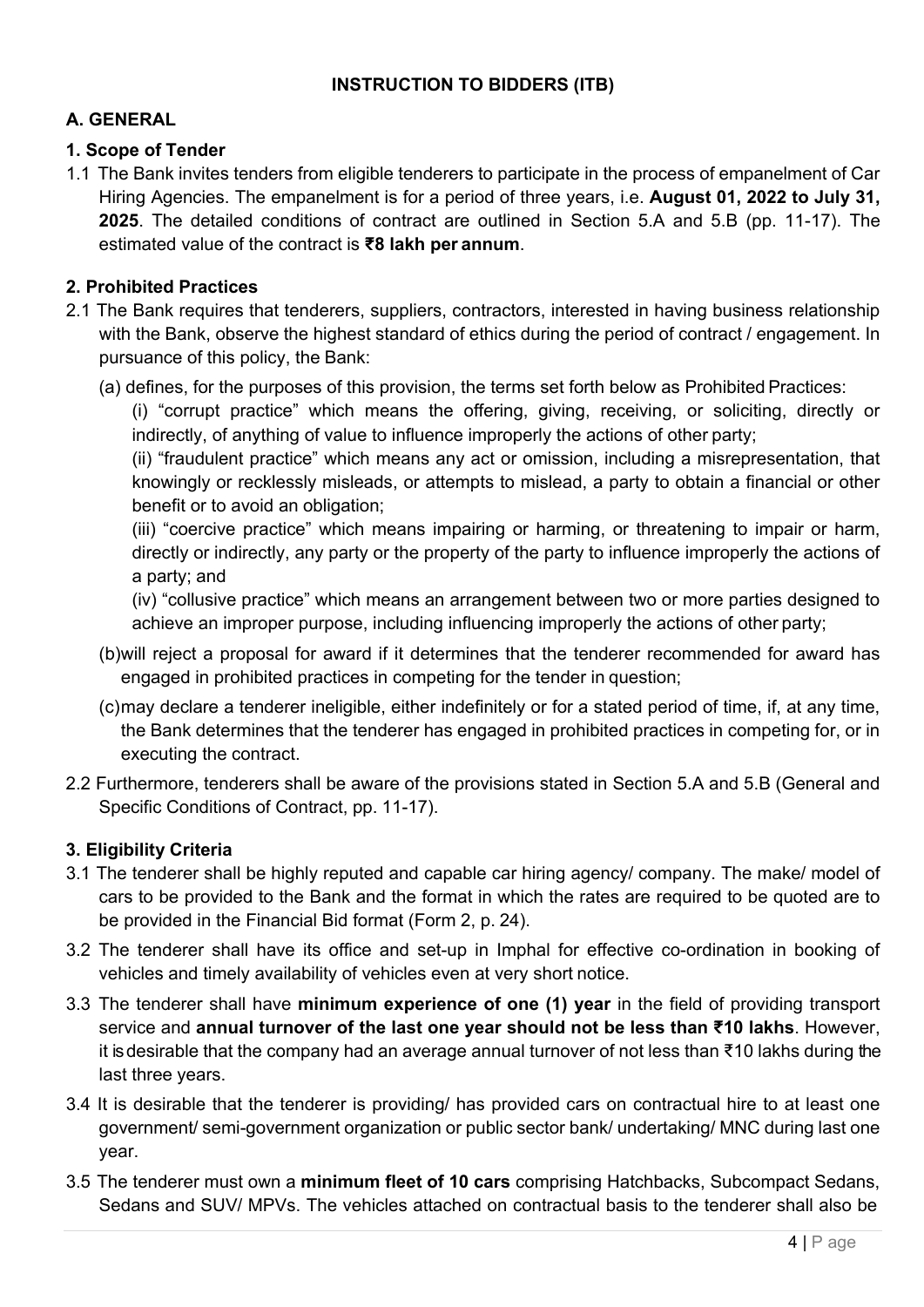considered in above provided the number of such vehicles i.e. attached on contract does not exceed 50 per cent i.e. five (5). The list of such vehicles is to be furnished as per [Annex III](#page-25-0) of Form I, Section 6.

3.6 The tenderer must have all applicable tax registrations viz. PAN, TIN, GSTIN etc.

### **4. Timeline**

4.1 Timeline for various events are provided below:

| <b>SN</b>     | <b>Event</b>                              | <b>Date</b>                             |
|---------------|-------------------------------------------|-----------------------------------------|
|               | <b>Start Bid Date</b>                     | $(13.06.2022(10.00 a.m.)$ (Monday)      |
| $\mathcal{P}$ | Pre-Bid Meeting (OFFLINE)                 | 17.06.2022 (12.00 p.m.) (Friday)        |
| 3             | <b>EMD Submission Last date</b>           | 28.06.2022 (05.00 p.m.) (Tuesday)       |
| 4             | Last date for accepting completed tenders | 28.06.2022 (05.00 p.m.) (Tuesday)       |
| 5             | Opening of Technical Bids                 | 01.07.2022 (10.00 a.m.) (Friday)        |
| 6             | <b>Opening of Financial Bids</b>          | Will be intimated to eligible tenderers |

### **B. CONTENTS OF TENDER DOCUMENT**

### **5. Sections of Tender Document**

5.1 The Tender Document consist of Parts I and II which includes all the Sections indicated below and should be read in conjunction with any Appendices/ Annexures issued in accordance with Section 2 (Instructions to Bidders).

Part I – Tendering Procedures

Section 1: Notice Inviting Tender (NIT)

Section 2: Instruction to Bidders (ITB)

- Section 3: Tender Data Sheet (TDS)
- Section 4: Evaluation/ Selection Criteria
- Part II Conditions of Contract and Contract Forms Section 5: General and Specific Conditions of Contract Section 6: Standard Formats

### **6. Pre-Bid Meeting for clarification of Tender Document**

6.1 A pre-tender briefing meeting of the intending tenderers for clarification of this document will be held at **12.00 p.m. on June 17, 2022** at RBI, Imphal to clarify any point/ doubt raised by them in respect of the tender. All the intending tenderers are advised to be present and study the tender documents. They may indicate any points/ conditions/ specifications which need to be clarified during the meeting. These issues will be discussed and all the tenderers will be advised suitably. The tenderers are expected to get all the issues clarified during this meeting and therefore should desist from deviating from the Bank's tender conditions/ specifications in their Technical and Financial bids.

### **7. Amendment of Tender Document**

- 7.1 At any time prior to the deadline for submission of Tenders, the Bank may amend this document by issuing amendments / corrigendum on RBI website [\(www.rbi.org.in\)](https://www.rbi.org.in/).
- 7.2 Any amendments / corrigendum issued shall be a part of this document.
- 7.3 To give prospective tenderers reasonable time in which to take any / all amendments / corrigendum into account in preparing their Tenders, the Bank may, at its discretion, extend the deadline for the submission of Tenders.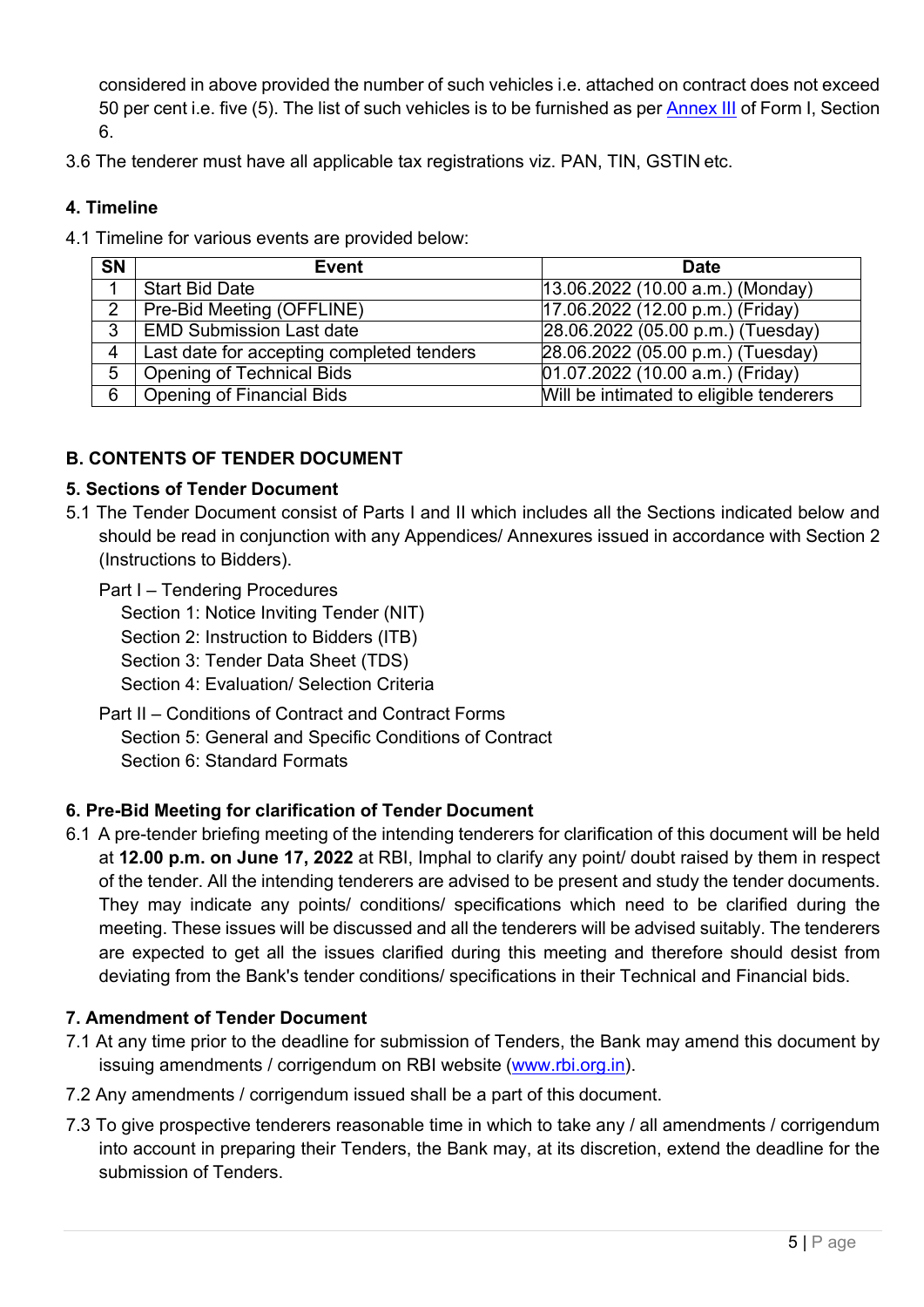### **C. PREPARATION OF TENDERS**

### **8. Cost of Tendering**

8.1 The tenderer shall bear all costs associated with the preparation and submission of its Tender, and the Bank shall not be responsible or liable for those costs, regardless of the conduct or outcome of the Tendering process.

### **9.Documents comprising the Tender**

- 9.1 The Tender shall comprise the following:
	- Notice inviting Tender
	- Technical bid details
	- Financial bid details
	- Performance Bank Guarantee to be furnished after award of contract by the successful tenderers
	- Contract agreement

#### **10. Submission of Tender**

10.1 The tenderer shall submit the Tender online in MSTC Portal latest by **05.00 p.m. of June 28, 2022**.

### **11. Documents establishing the qualifications of the Tenderer**

11.1 To establish its qualifications to perform the Contract in accordance with para 3 of Section 2 (p. 4), the tenderer shall provide the information in the format prescribed in Section 6 (Standard Formats, pp. 18-28).

### **12. Period of validity of Tenders**

- 12.1 The Tender validity period shall be 90 days from the last date of the submission of tender.
- 12.2 In exceptional circumstances, prior to the expiration of the Tender validity period, the Bank may request tenderers to extend the period of validity of their Tenders. The request and the responses shall be made in writing.

#### **13. Earnest Money Deposit (EMD) as Tender Security**

13.1 The intending Tenderer shall pay as EMD a sum of **₹ 16,000/-** (Rupees sixteen thousand only) by NEFT, in favour of Reserve Bank of India, Imphal, by credit to **Account No.8691537**, **Account Name: Security Deposit Account, IFSC: RBIS0IMPA01, Bank Name: Reserve Bank of India**. The EMD of the successful tenderers shall be retained as Security Deposit. No interest shall be paid on the Security Deposit. *If the successful tenderer refuses to sign the agreement subsequently, Earnest Money shall stand forfeited.* The EMD of un-successful tenderer(s) shall be refunded without any interest. *Please note that payment advice should be attached with Form 1, Section 6, Part II (Technical Bid) of the tender/ application or else the application will be rejected*.

### **D. Submission and Opening of Tenders**

### **14. Submission, Sealing and Marking of Tenders**

- 14.1 Tenderers submitting Tenders shall follow the specified submission procedures.
- 14.2 The tenderers may submit their Financial Bid (competitive rates) in prescribed format along with copies of necessary documents as indicated in the "Technical Bid".
- 14.3 If desired/ prescribed information is not submitted, the Bank will assume no responsibility for rejection of Tender.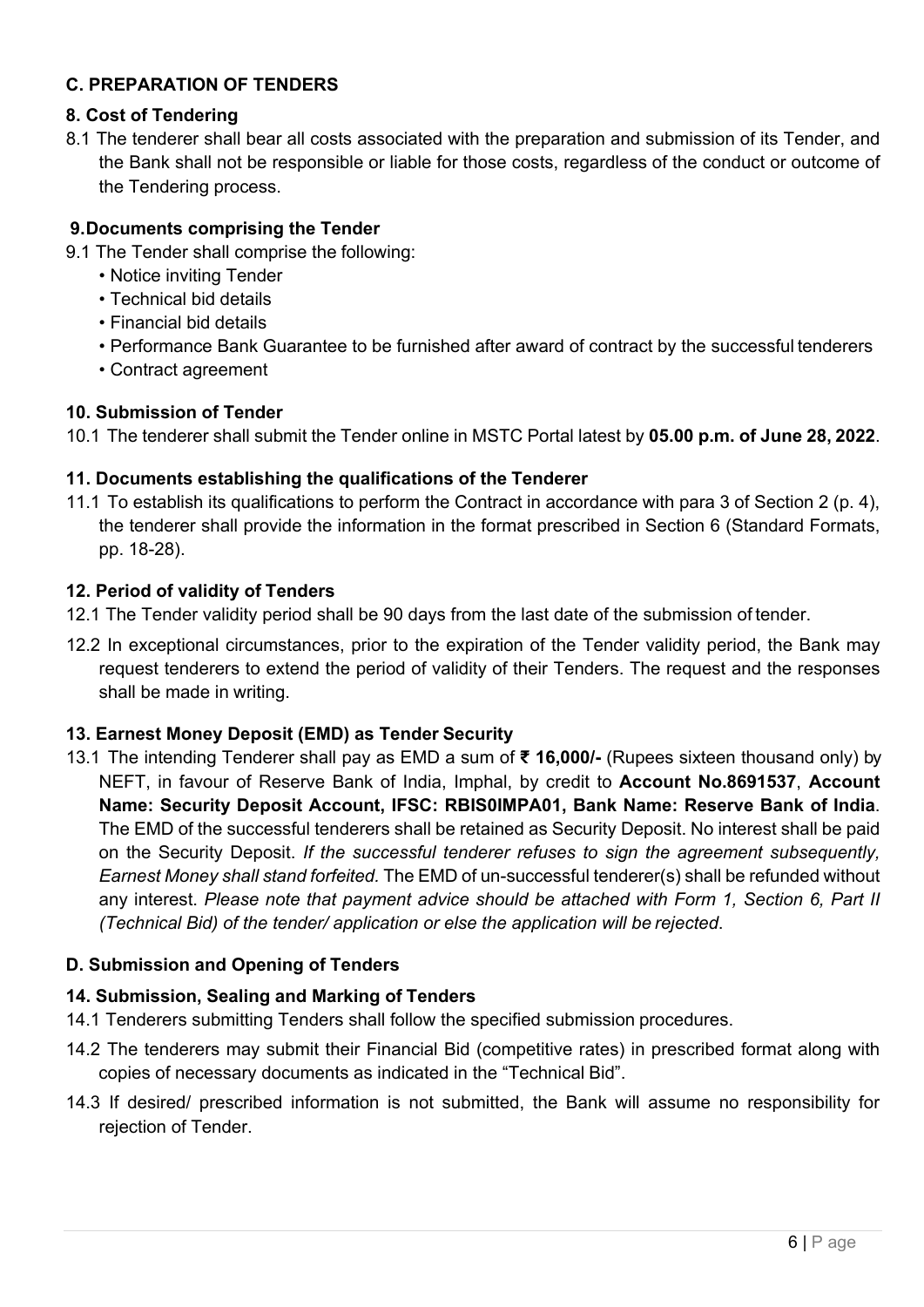#### **15. Deadline for Submission of Tenders**

- 15.1 Complete tenders (with required documents) must be submitted not later than the date and time indicated in this document.
- 15.2 The Bank may, at its discretion, extend the deadline for the submission of Tenders by amending the Tender Document.

### **16. Late Tenders**

16.1 No Tender after the deadline shall be entertained.

### **17. Tender Opening**

17.1 The Technical Bid will be opened online on **June 29, 2022 at 10.00 a.m**. The Financial Bid of such of those tenderers, which are found eligible after scrutiny of the Technical Bid of the tenders only will be opened on a later day which will be intimated to all the eligible tenderers.

### **E. EXAMINATION OF TENDERS**

### **18. Confidentiality**

18.1 Information relating to the evaluation of Tenders shall not be disclosed to tenderers or any other persons not officially concerned with such process until information on Contract award is communicated to all tenderers.

#### **19. Clarification of Tenders**

- 19.1 To assist in the examination, evaluation, comparison of the Tenders and qualification of the tenderers, the Bank may, at its discretion, ask any tenderer for a clarification of its Tender, allowing a reasonable time for response. Any clarification submitted by a tenderer that is not in response to a request by the Bank shall not be considered. The Bank's request for clarification and the response shall be in writing. No change in the prices or substance of the Tender shall be sought, offered, or permitted, except to confirm the correction of arithmetic errors discovered by the Bank in the evaluation of the Tenders.
- 19.2 If a tenderer does not provide clarifications of its Tender by the date and time set in the Bank's request for clarification, the Bank has the right to reject the Tender without providing any reason thereof.

#### **F. TENDER EVALUATION AND COMPARISON**

#### **20. Evaluation of Tenders**

20.1 The Bank shall use the evaluation criteria indicated in Part I, Section 4 (p. 10).

#### **21. Qualification of the Tenderer**

21.1 The Bank shall determine its satisfaction whether the selected tenderer meets the qualifying criteria in accordance with para 3 of Section 2 (p. 10).

#### **22. Bank's Right to accept any Tender and to reject any or all Tenders**

22.1 The Bank reserves the right to accept or reject any tender, and to annul the Tendering process and reject all Tenders at any time prior to contract award, without thereby incurring any liability to tenderers or assigning any reason thereof. Further, any conditional bids shall be rejected out rightly.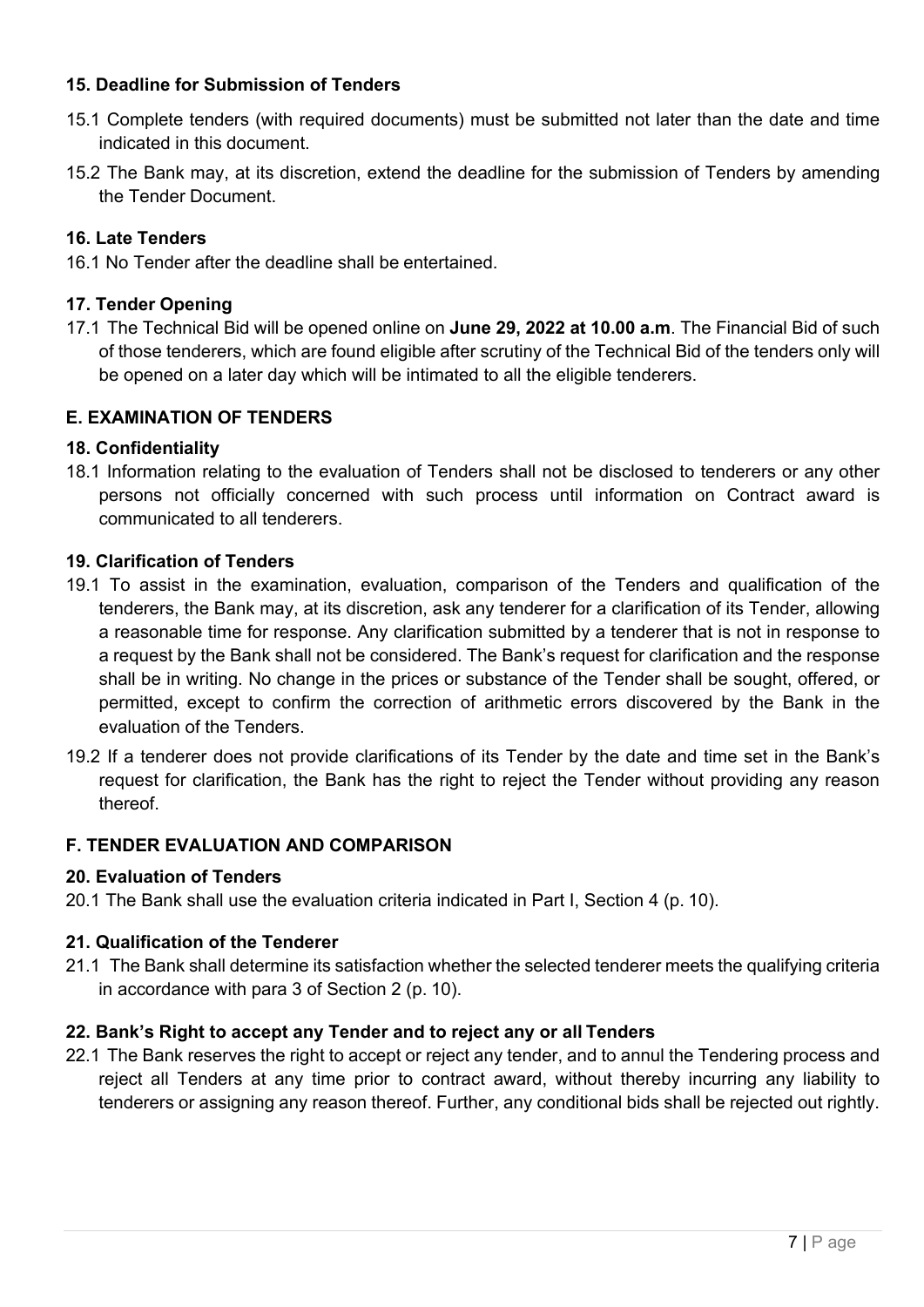### **G. AWARD OF CONTRACT**

### **23. Notification of Award**

- 23.1 The lowest rate quoted under each category of vehicles by tenderers who qualify in Technical Evaluation shall be applicable for other tenderers (who qualify in Technical Evaluation). Only such tenderers among above shall be considered for empanelment who agree in writing to work at the lowest rates quoted under each category of vehicles.
- 23.2 Until a formal contract is prepared and executed, the notification of award shall constitute a binding Contract.

### **24. Signing of Contract**

24.1 The successful tenderer shall execute an agreement with the Bank on Non-Judicial stamp paper of value not less than ₹100/- within 15 days of written confirmation of acceptance of lowest rates. *However, the issue of intimation of inclusion in the panel by the Bank shall be considered as binding contract, as though such an agreement has been executed and all the terms and conditions shall apply on this contract.* The empanelment and rates will be valid for a period of three years (**August 1, 2022 to July 31, 2025**), subject to annual review by the Bank based on the performance of the contractor/s. The stamp duty shall be borne and paid by the contractor.

### **25. Performance Security**

- 25.1 The successful tenderer/s shall furnish along with the contract the Performance Bank Guarantee (PBG) of **₹50,000** (Rupees fifty thousand only) in accordance with the Section 5 (pp. 11-17) and Section 6 (pp. 18-28). The PBG shall be valid for a period of two months after the expiry of contract period. *The EMD of such tenderers will be returned on receipt of PBG*.
- 25.2 Failure of the successful tenderer to submit the Performance Bank Guarantee of ₹50,000 (Rupees fifty thousand only) shall constitute sufficient grounds for the annulment of the award, forfeiture of the EMD and blacklisting of such tenderers.
- 25.3 The PBG shall be released without interest after 2 months of completion of the contract period only after being satisfied of the successful completion of the contract and no liabilities from the agency or its employees. In case of any complaint or pending dues, the security deposit shall be discharged only after adjusting all dues, liabilities etc.

#### **26. Award Criteria**

26.1 The Bank shall empanel the tenderers as per Section 4 (Evaluation Criteria, p. 10).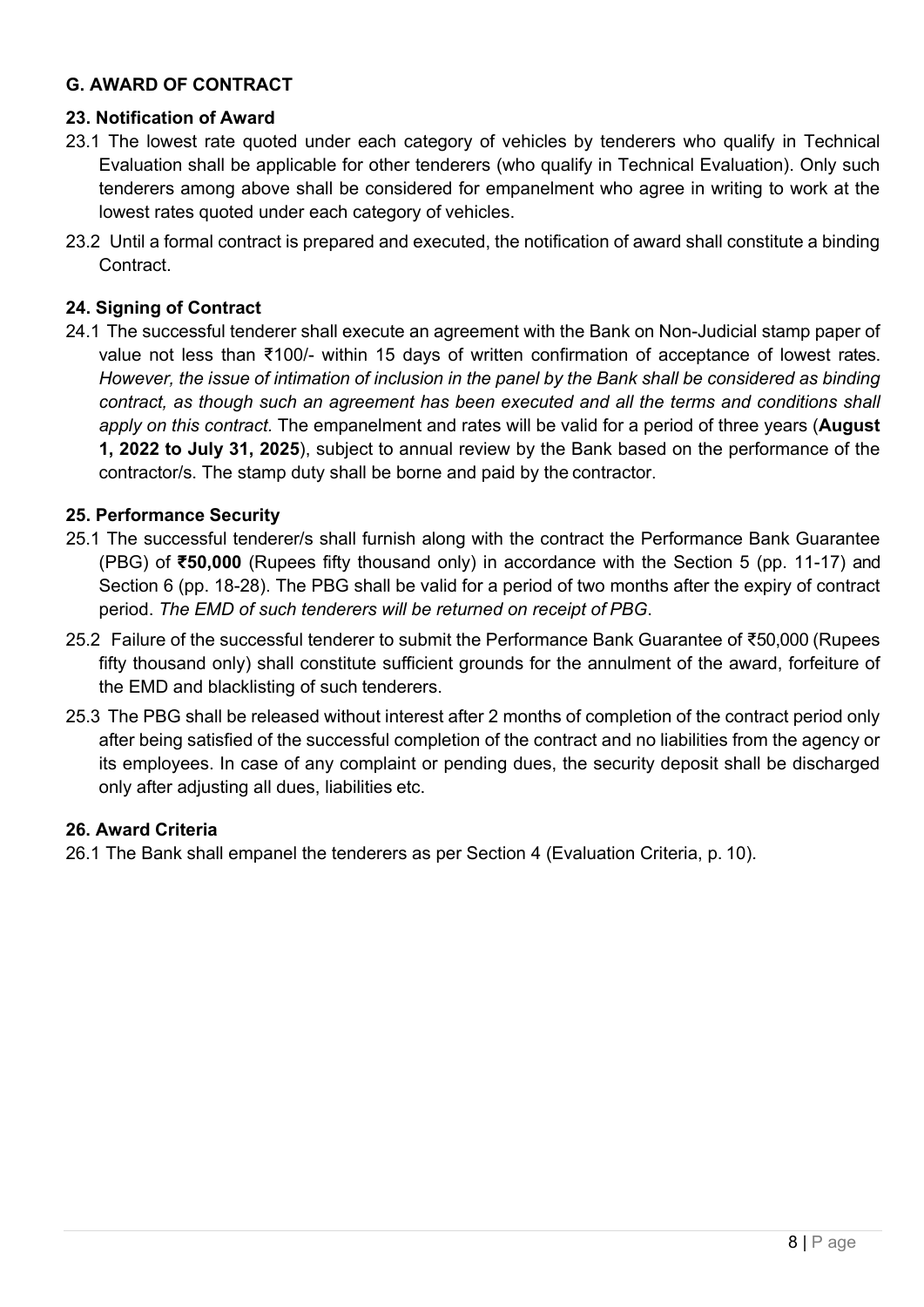### **Section 3**

# **TENDER DATA SHEET (TDS)**

|    | A. Introduction                                                                                                            |
|----|----------------------------------------------------------------------------------------------------------------------------|
| 1. | <b>Scope of Tender</b>                                                                                                     |
|    | Tender inviting Office:<br>Reserve Bank of India, Imphal Office, Lilashing Khongnangkhong,<br>Imphal - 795001              |
|    | Name of Tender<br><b>Empanelment of Car Hiring Agencies/Companies</b>                                                      |
|    | <b>Eligible Tenderers</b><br>The tenderer shall meet the eligibility criteria outlined in para 3 of<br>Section $2$ (p. 4). |
|    | <b>B. Tender Document</b>                                                                                                  |
| 2. | 2.1 Clarification of Tender Document                                                                                       |
|    | For clarification purposes only, the Bank's address is:                                                                    |
|    | Human Resource Management Department                                                                                       |
|    | <b>Reserve Bank of India</b>                                                                                               |
|    | <b>Imphal Office</b>                                                                                                       |
|    | Lilashing Khongnangkhong, Imphal - 795001                                                                                  |
|    | <b>Contact Official:</b>                                                                                                   |
|    | <b>Biswadip Das</b>                                                                                                        |
|    | Manager<br><b>Reserve Bank of India</b>                                                                                    |
|    | Imphal Office,                                                                                                             |
|    | Lilashing Khongnangkhong, Imphal - 795001                                                                                  |
|    | E-mail id: <i>oicimphal@rbi.org.in</i>                                                                                     |
|    | <b>Contact Numbers:</b>                                                                                                    |
|    | Mobile: 9131478426                                                                                                         |
|    |                                                                                                                            |
|    | 2.2 Pre-Bid Meeting<br>(OFFLINE)                                                                                           |
|    | Pre-Bid Meeting will be held at 12.00 p.m. on June 17, 2022 in the conference hall of RBI Imphal.                          |
|    | <b>C. Preparation of Tenders</b>                                                                                           |
| 3. | <b>Documents Comprising the Tender</b>                                                                                     |
|    | The Tender shall comprise the following:                                                                                   |
|    | (a) Notice Inviting Tender (NIT), Instructions to Bidders (ITB), Evaluation Criteria & General                             |
|    | and Specific Terms and Conditions of the Contract.                                                                         |
|    | (b) Various formats for Technical and Financial Evaluation as also for Performance Bank                                    |
| 4. | Guarantee (PBG) as per Section 6 (Standard Formats, pp. 18-28).<br><b>Period of Validity of Tenders</b>                    |
|    | The Tender validity period shall be 90 days from the last date of the submission of tender.                                |
| 5. | <b>EMD as Tender Security</b>                                                                                              |
|    | The tenderer shall provide EMD of ₹16,000/- only through NEFT to the 'Reserve Bank of India,                               |
|    | Imphal' by credit to Account No.: 8691537, Account Name: Security Deposit Account, IFSC:                                   |
|    | RBIS0IMPA01, Bank Name: Reserve Bank of India.                                                                             |
|    | D. Submission and Opening of Tenders                                                                                       |
| 6. | <b>Submission of Tenders</b>                                                                                               |
|    | The tender, complete in all respect, shall be submitted as provided in the NIT. The tenderers may                          |
|    | submit their competitive rates along with necessary documents.<br><b>Deadline for Submission of Tenders</b>                |
| 7. | The tenders, complete in all respect shall be submitted as per the following deadline:                                     |
|    | Last Date and Time of submission: 5.00 p.m. of June 28, 2022                                                               |
| 8. | <b>Tender Opening</b>                                                                                                      |
|    | The online Tender opening for Technical Bid shall take place at 10.00 a.m. on June 29, 2022 at                             |
|    | Reserve Bank of India, Imphal.                                                                                             |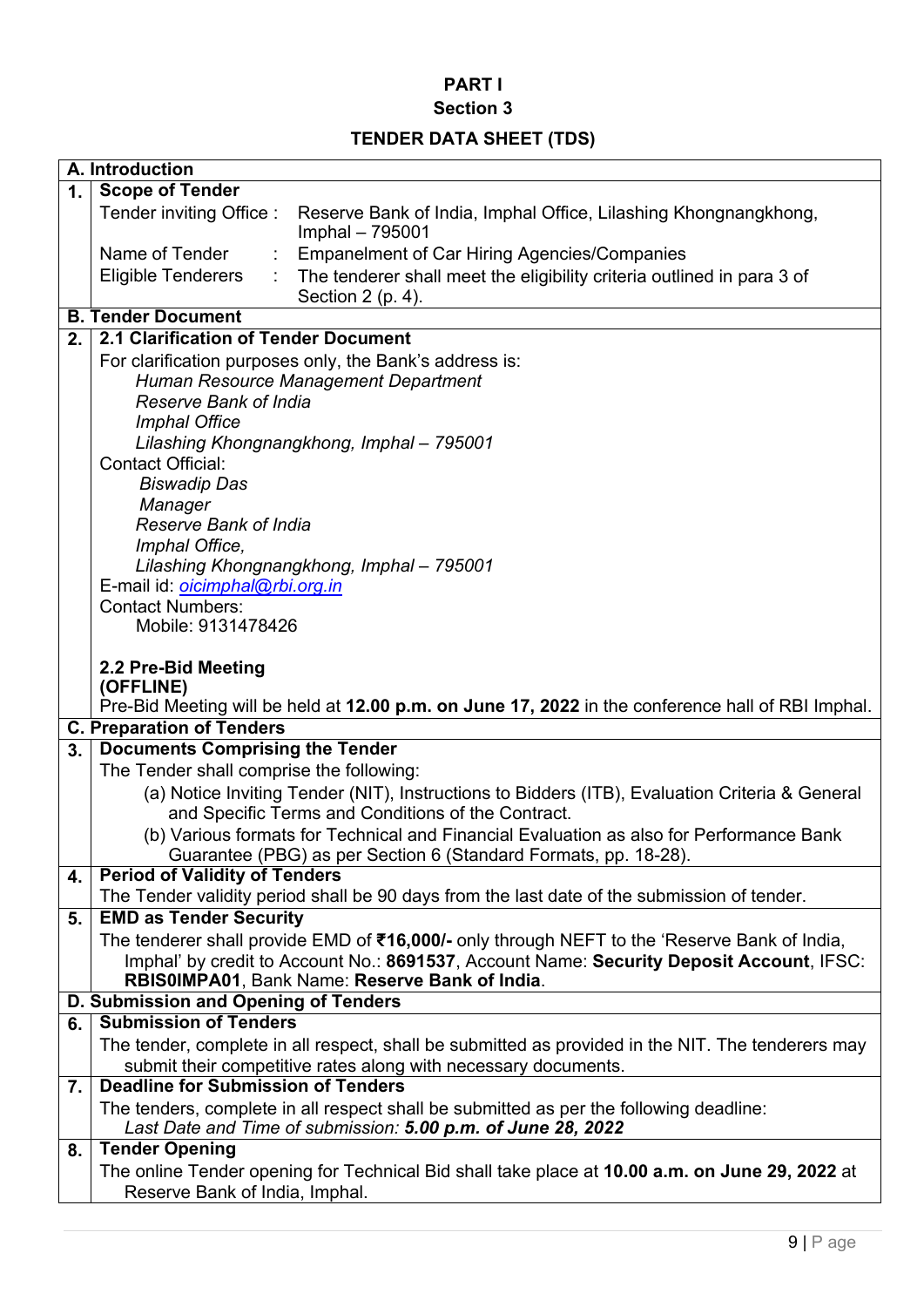#### **Section 4**

#### **EVALUATION/ SELECTION CRITERIA**

#### **I. Technical Bid Evaluation**

1 1.1 The tenderers shall furnish information for Technical Evaluation as per Form 1 of Standard Format (Section 6, pp. 18-28).

#### **II. Financial Bid Evaluation**

2 2.1 The lowest rate quoted under each category of vehicles by the tenderers who qualify the Technical Evaluation process shall be applicable for all other Technical Evaluation of successful tenderers. Only such tenderers among above shall be considered for empanelment who agree in writing to work at the lowest rates mentioned above for each category of vehicle.

- 2.2 The hire rate table prepared by the Bank, on the basis of lowest rates for each category of vehicle as quoted by successful tenderers of Technical Evaluation, shall be shared with them for acceptance in writing.
- 2.3 No terms and conditions should be indicated for the Financial Bid otherwise the same will be treated as invalid.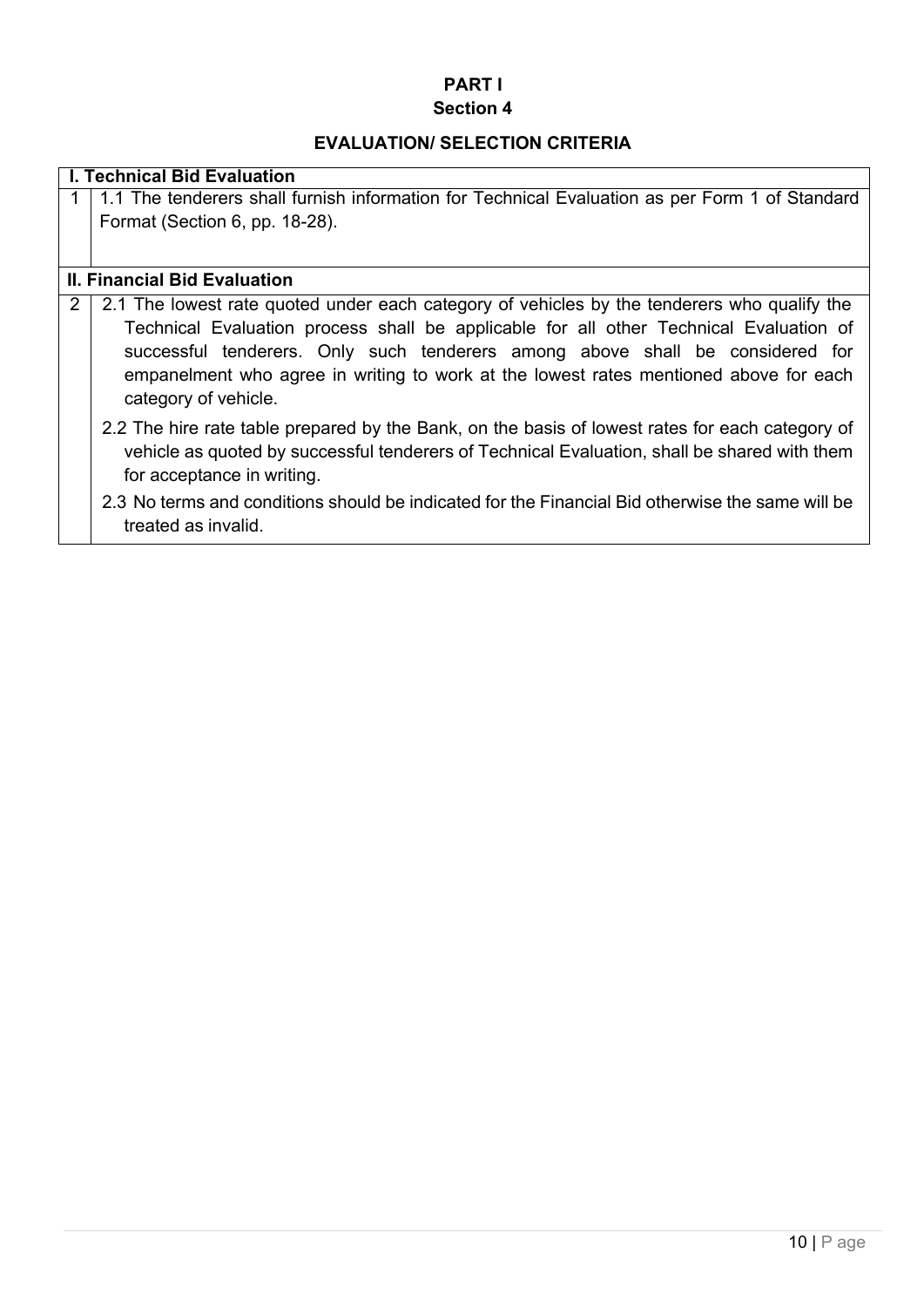### **Section 5**

### **CONDITIONS OF CONTRACT & CONTRACT FORMS**

### **A. GENERAL CONDITIONS OF CONTRACT (GCC)**

| A              |     | <b>General Conditions of Contract</b>                                                          |  |  |
|----------------|-----|------------------------------------------------------------------------------------------------|--|--|
| $\mathbf{1}$   | 1.1 | The tenderer shall obtain the Tender Document from the source stated by the Bank in the        |  |  |
|                |     | Invitation for Tenders; otherwise the Bank is not responsible for the completeness of the      |  |  |
|                |     | <b>Tender Document.</b>                                                                        |  |  |
| 2              | 2.1 | Conditional tender shall not be entertained.                                                   |  |  |
|                | 2.2 | In the event of any difference between figures & words of quoted rates, the rate in words      |  |  |
|                |     | shall be considered for evaluating the tender.                                                 |  |  |
| 3              | 3.1 | The tenderer is expected to examine all instructions, forms, terms, and specifications in      |  |  |
|                |     | the Tender Document.                                                                           |  |  |
|                | 3.2 | Failure to furnish all / any information or documentation required by the Tender               |  |  |
|                |     | Document may result in the rejection of the Tender.                                            |  |  |
| $\overline{4}$ | 4.1 | The price quoted shall only be in Indian rupees and inclusive of all taxes.                    |  |  |
|                |     | B. Situations leading to disqualification / rejection of tenders                               |  |  |
| 5              | 5.1 | Any canvassing by or on behalf of the Tenderer or to bring political or other outside          |  |  |
|                |     | influence with regard to their selection shall lead to disqualification from the process. Such |  |  |
|                |     | Tenderer/s shall be blacklisted for next three years. If such instances go undetected during   |  |  |
|                |     | the selection process but are detected subsequently, such disqualification will take           |  |  |
|                |     | place with retrospective effect.                                                               |  |  |
|                | 5.2 | All the tenders should be complete in all respects with all attachments/ enclosures/           |  |  |
|                |     | annexure. Incomplete forms, or bids received in any format other than the prescribed one       |  |  |
|                |     | or without proper documentary evidence etc. will be out rightly and summarily rejected by      |  |  |
|                |     | the Bank.                                                                                      |  |  |
|                | 5.3 | Tenders received by fax or email or any manner other than specified shall not be               |  |  |
|                |     | accepted and shall be summarily rejected. No correspondence will be entertained on this        |  |  |
|                |     | matter.                                                                                        |  |  |
|                | 5.4 | Bid proposals received without or lesser than the prescribed EMD/ processing fee shall         |  |  |
|                |     | be summarily rejected.                                                                         |  |  |
|                | 5.5 | Tenders received after the due date and time shall be summarily rejected.                      |  |  |
|                | 5.6 | Conditional tenders shall be straightway rejected and no additional clause will be             |  |  |
|                |     | entertained.                                                                                   |  |  |
|                | 5.7 | No tender may be modified subsequent to the last date of submission of tender. No tender       |  |  |
|                |     | may be withdrawn in the interval between the last date for submission of tender and the        |  |  |
|                |     | expiry of the tender validity period specified by the tenderer in the tender.                  |  |  |
|                |     | Withdrawal of the tender during the interval shall result in forfeiture of the EMD.            |  |  |
|                | 5.8 | Alternative Proposals / Time for Completion shall not be permitted.                            |  |  |
|                |     | <b>C. Terms of Payment</b>                                                                     |  |  |
| 6              | 6.1 | Except under cases of circumstances beyond the control of the Bank, the payment of             |  |  |
|                |     | complete and clear bills received at monthly intervals will be made within fifteen days and    |  |  |
|                |     | not later than forty five days of receipt of clear and complete bills. Billing will be done on |  |  |
|                |     | monthly basis and payment for the monthly bills will be made within 15 days and not later      |  |  |
|                |     | than 45 days of receipt of complete and clear bills.                                           |  |  |
|                |     | As per Indian laws, taxes as applicable, shall be deducted at source and a                     |  |  |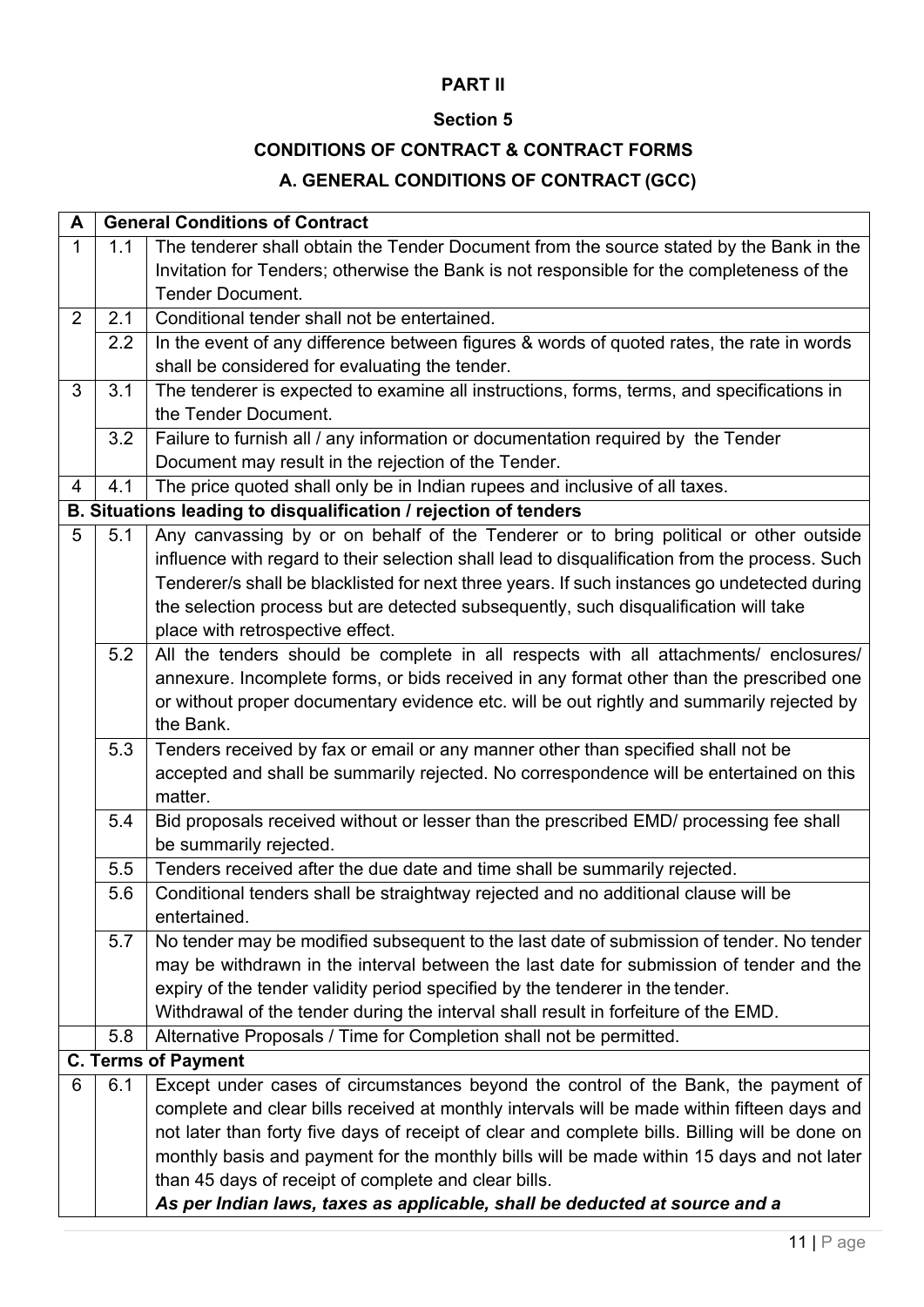|                |     | certificate for the same shall be issued to the Service Provider.                                |
|----------------|-----|--------------------------------------------------------------------------------------------------|
|                | 6.2 | All the payments shall be released through NEFT/ RTGS channel only, for which                    |
|                |     | necessary mandate shall be submitted to the Bank.                                                |
|                | 6.3 | Any objection regarding the payment received by the tenderer may be brought to the notice        |
|                |     | of the Bank within 10 days of the date of the payment. In case no such objection is received     |
|                |     | within the stipulated period, it will be deemed that there is no objection regarding             |
|                |     | the payment.                                                                                     |
|                |     | D. Necessary Requirements to be fulfilled after award of contract                                |
| $\overline{7}$ | 7.1 | The successful tenderer/s shall execute a Performance Bank Guarantee in favour of the            |
|                |     | Bank as specified in Form 4, Section 6 (Standard Formats).                                       |
|                | 7.2 | The agreement between the successful tenderer/s and the Bank will be signed within seven         |
|                |     | (7) days of written confirmation of acceptance of lowest rates which, however may be             |
|                |     | extended at the discretion of the Bank.                                                          |
|                |     | However, the issue of letter of acceptance by the Bank shall be considered as binding            |
|                |     | contract, as though such an agreement has been executed and all the terms and conditions         |
|                |     | shall apply on this contract.                                                                    |
|                |     | The agreement shall be executed in duplicate. The Bank shall retain the original and the         |
|                |     | Service Provider, the duplicate. The stamp duty shall be borne and paid by the Service           |
|                |     | Provider.                                                                                        |
|                | 7.3 | The agency and its staff/drivers shall not disclose, divulge, reveal or use for any purpose      |
|                |     | any information relating to the Bank, which would reasonably be considered to be private         |
|                |     | or proprietary to the Bank, the release of which could reasonably be expected to cause           |
|                |     | harm in any manner to the Bank, which the agency and/or its staff/drivers have obtained,         |
|                |     | except as authorized by the Bank or as required by law. This obligation on the part of the       |
|                |     | agency and its staff/drivers shall apply during the term of agreement and indefinitely after     |
|                |     | the term of agreement.                                                                           |
|                |     | The agency and its staff/drivers shall also not disclose directly or indirectly any information  |
|                |     | and details of the Bank's infrastructure / systems/ equipments, etc., which may come to its      |
|                |     | possession or knowledge during the course of discharging its contractual obligations in          |
|                |     | connection with this empanelment, to any third party and shall at all times hold the same        |
|                |     | in strictest confidence. It shall treat the details of the contract as private and confidential, |
|                |     | except to the extent necessary to carry out the obligations under it or to comply with           |
|                |     | applicable laws.                                                                                 |
|                |     | The Contractor shall not publish, permit to be published, or disclose any particulars of the     |
|                |     | works in any trade or technical paper or elsewhere without the previous written consent of       |
|                |     | the Bank.                                                                                        |
|                |     | The agency shall indemnify the Bank for any loss suffered by the Bank as a result of             |
|                |     | disclosure of any confidential information.                                                      |
|                |     | Failure to observe the above shall be treated as breach of contract and the Bank shall be        |
|                |     | entitled to claim damages and pursue legal remedies.                                             |
|                |     | <b>E. Adherence to Statutory Requirements</b>                                                    |
| 8              | 8.1 | Compliance of regulations viz., Payment of Central Government Minimum Wages Act,                 |
|                |     | Bonus Act, Employers' Liability Act, Contract Labour (Regulation & Abolition) Act, the           |
|                |     | Workmen Compensation Act, Industrial Disputes Act, Maternity Benefits Act, Employee              |
|                |     | State Insurance Act, Provident Funds and Miscellaneous Provisions Act and labour license         |
|                |     | of State and Central government applicable from time to time, shall be whole sole                |
|                |     | responsibility of the Agency. In this regard, the Agency shall indemnify Bank against all        |
|                |     | claims and will maintain necessary books, logs, registers, verification, returns, receipts,      |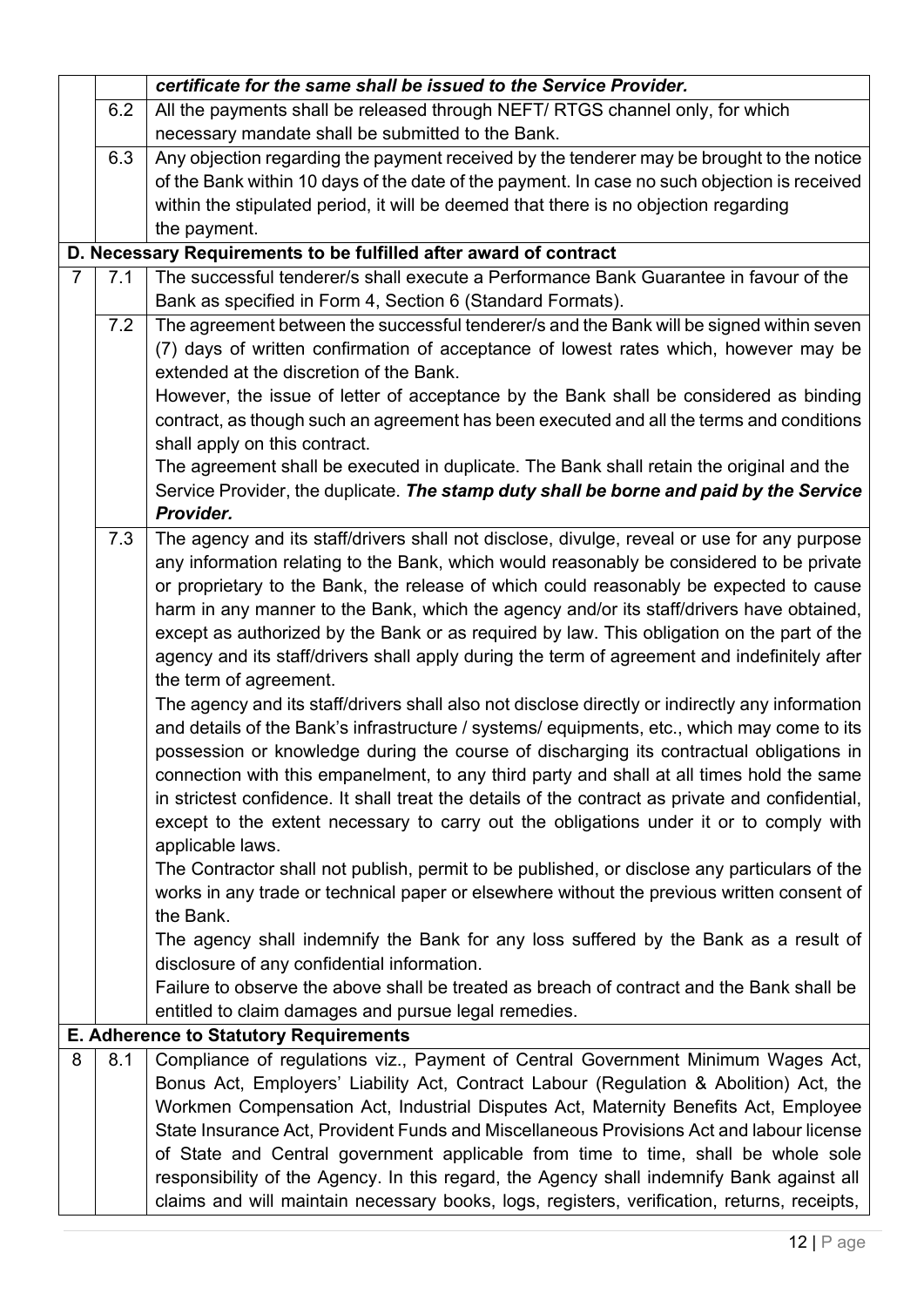|    |      | computerized database, etc., mandatory as per the law and as per the Government rules           |
|----|------|-------------------------------------------------------------------------------------------------|
|    |      | and make the same available for inspection/verification to the concerned Government             |
|    |      | Officer/Labour Enforcement Officer/Regional Provident Fund Commissioner, as and when            |
|    |      | required.                                                                                       |
|    |      | A copy of all such compliances, statements and payments made to the statutory                   |
|    |      | authorities, etc., including registration number shall be provided to the Bank authority for    |
|    |      | verification and record as and when so demanded.                                                |
|    |      | <b>F. Prevention of Sexual Harassment</b>                                                       |
| 9  | 9.1  | The tenderer/ agency shall be solely responsible for full compliance with the provisions of     |
|    |      | "The Sexual Harassment of Women at Workplace (Prevention, Prohibition and Redressal)            |
|    |      | Act, 2013".                                                                                     |
|    |      | In case of any complaint of Sexual Harassment against its employee within the premises          |
|    |      | of the Bank or in the hired vehicle, the complaint will be filed before the Internal Complaints |
|    |      | Committee constituted by the tenderer/ agency and the tenderer/ agency shall ensure             |
|    |      | appropriate action under the said Act in respect to the complaint.                              |
|    |      | The tenderer shall confirm constitution of Internal Complaints Committee for the purpose.       |
|    | 9.2  | Any complaint of Sexual Harassment from any aggrieved employee of the tenderer                  |
|    |      | against any employee of the Bank shall be taken cognizance of by the Regional                   |
|    |      | Complaints Committee constituted by the Bank.                                                   |
|    | 9.3  | The tenderer shall be responsible for any monetary compensation that may need to be             |
|    |      | paid in case the incident involves the employees of the tenderer, for instance any monetary     |
|    |      | relief to Bank's employee, if sexual violence by the employee of the tenderer is                |
|    |      | proved.                                                                                         |
|    | 9.4  | The tenderer shall be responsible for educating its employees about prevention of sexual        |
|    |      | harassment at workplace and related issues.                                                     |
|    |      | <b>G. COVID-19 Precautions</b>                                                                  |
| 10 | 10.1 | The vehicles must be sanitized, and the driver should wear a mask at all the times during       |
|    |      | the journey and follow COVID-19 safety guidelines. The authorized officer of the Bank shall     |
|    |      | conduct surprise check / inspection of the vehicle for verifying the sanitization requirement.  |
|    |      | In case of any deficiency, the Bank shall have the right to impose penalty equal to the bill    |
|    |      | amount for that trip and appropriate the amount from the dues payable to the tenderer.          |
|    |      | H. Rights of the Bank                                                                           |
| 11 | 11.1 | The Bank reserves the right to extend the period of tender availability and/ or the date of     |
|    |      | opening of the bids.                                                                            |
|    | 11.2 | The Bank reserves the right to accept or reject any/ all applications or annul the process      |
|    |      | of qualification without any liability or assigning any reason thereof.                         |
|    | 11.3 | The Bank reserves right to split the scope of the work to more than one agency/ agencies        |
|    |      | without assigning any reason whatsoever. No claim will be entertained on account of this.       |
|    | 11.4 | The terms and conditions specified herein are indicative in nature and the same shall not       |
|    |      | restrain the Bank from imposing or requiring the Bidder to agree upon such further or other     |
|    |      | terms and conditions at the time of executing the agreement with the successful Bidder, or      |
|    |      | to alter, modify or omit the terms and conditions contained herein, as are considered           |
|    |      | necessary for the due and proper execution of the work being awarded under                      |
|    |      | this Tender.                                                                                    |
|    | 11.5 | The Service Provider or its agents/ employees/ drivers committing any breach of terms and       |
|    |      | conditions mentioned herein and/ or rendering unsatisfactory services, in the opinion of the    |
|    |      | Bank shall render itself liable for penalty and/ or termination of the agreement forthwith      |
|    |      | without any notice or any compensation in lieu thereof.                                         |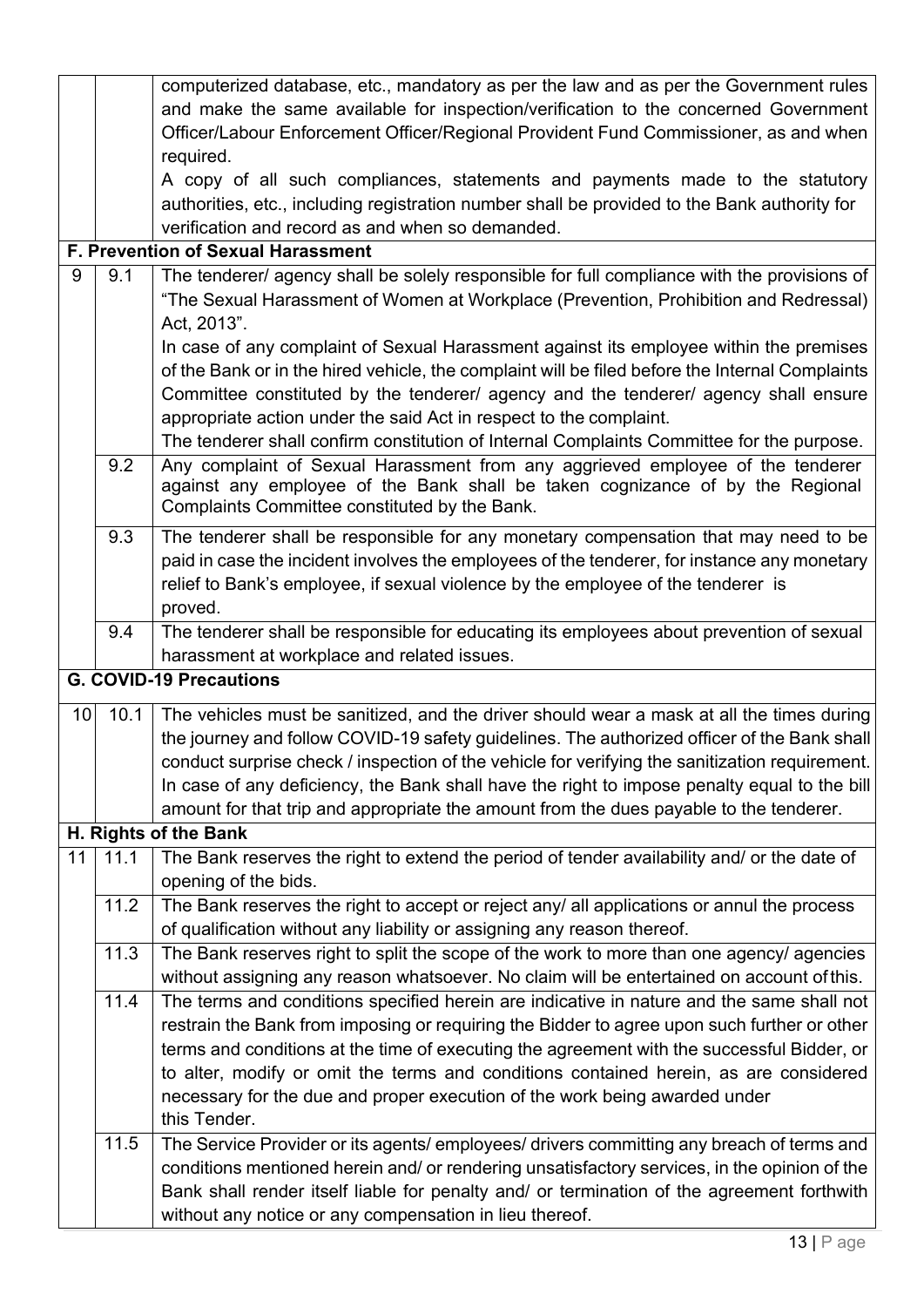|    | 11.6                  | Without prejudice to above, the Agreement can be terminated with a notice of one month                                              |  |  |  |
|----|-----------------------|-------------------------------------------------------------------------------------------------------------------------------------|--|--|--|
|    |                       | on either side, during the Agreement period.                                                                                        |  |  |  |
|    | I. Dispute Resolution |                                                                                                                                     |  |  |  |
| 12 | 12.1                  | It is to be duly noted that in case of any/ all disputes on terms and condition of this                                             |  |  |  |
|    |                       | tender, the English version of the tender document shall prevail (in case tender is issued                                          |  |  |  |
|    |                       | in English and any other language simultaneously).                                                                                  |  |  |  |
|    | 12.2                  | All disputes and differences of any kind under the agreement shall be referred to the sole                                          |  |  |  |
|    |                       | arbitrator i.e. the Officer-in-Charge, Reserve Bank of India, Imphal and his/ her decision, in                                      |  |  |  |
|    |                       | writing, shall be final and binding on the Service Provider.                                                                        |  |  |  |
|    |                       | However, for any dispute/ issue, not settled through arbitration, the legal jurisdiction shall                                      |  |  |  |
|    |                       | be Imphal only. Alternate settlement modes can be used for settling any legal dispute                                               |  |  |  |
|    |                       | with mutual consent only.                                                                                                           |  |  |  |
|    |                       | J. Force Majeure                                                                                                                    |  |  |  |
| 13 | 13.1                  | Notwithstanding anything else contained in this document, neither party shall be liable for                                         |  |  |  |
|    |                       | any delay in performing its obligations hereunder if such delay is caused by circumstances                                          |  |  |  |
|    |                       | beyond its reasonable control [including without limitation any delay caused by the acts of                                         |  |  |  |
|    |                       | governments, acts of God, natural or social calamities, strikes, riots in any region, network                                       |  |  |  |
|    |                       | failure, terrorist attack, war (declared and undeclared)] provided, however, that any delay                                         |  |  |  |
|    |                       | by the supplier of the Party so delaying shall not relieve that Party from liability for delay                                      |  |  |  |
|    |                       | except where such delay is beyond the reasonable control of                                                                         |  |  |  |
|    |                       | the supplier concerned.                                                                                                             |  |  |  |
|    |                       | K. Confidentiality Statement                                                                                                        |  |  |  |
| 14 | 14.1                  | The information contained in this Tender Document or subsequently provided to tenderer(s)                                           |  |  |  |
|    |                       | whether verbally or in documentary form by or on behalf of the Bank or by any of its                                                |  |  |  |
|    |                       | employees, shall be subject to the terms and conditions set out in this Tender Document                                             |  |  |  |
|    |                       | and all other terms and conditions subject to which such information is                                                             |  |  |  |
|    |                       | provided.                                                                                                                           |  |  |  |
|    | 14.2                  | The purpose of this tender document is to provide the tenderer(s) with information to assist<br>the formulation of their proposals. |  |  |  |
|    | 14.3                  | This Tender Document does not purport to contain all the information each tenderer may<br>require.                                  |  |  |  |
|    | 14.4                  | This tender document may not be appropriate for all persons, and it is not possible for the                                         |  |  |  |
|    |                       | Bank and/or its employees to consider the investment objectives, financial situation and                                            |  |  |  |
|    |                       | particular needs of each bidder who reads or uses this tender document.                                                             |  |  |  |
|    | 14.5                  | Each tenderer should conduct its own investigations and analysis and should check the                                               |  |  |  |
|    |                       | accuracy, reliability and completeness of the information in this tender document and where                                         |  |  |  |
|    |                       | necessary obtain independent advice from appropriate sources.                                                                       |  |  |  |
|    | 14.6                  | The Bank and employees make no representation or warranty and shall incur no liability                                              |  |  |  |
|    |                       | under any law, statue, rules or regulations as to the accuracy, reliability or completeness of                                      |  |  |  |
|    |                       | the tender document.                                                                                                                |  |  |  |
|    | 14.7                  | This document and the information provided therein are confidential and intended solely for<br>the use of the Tenderer(s).          |  |  |  |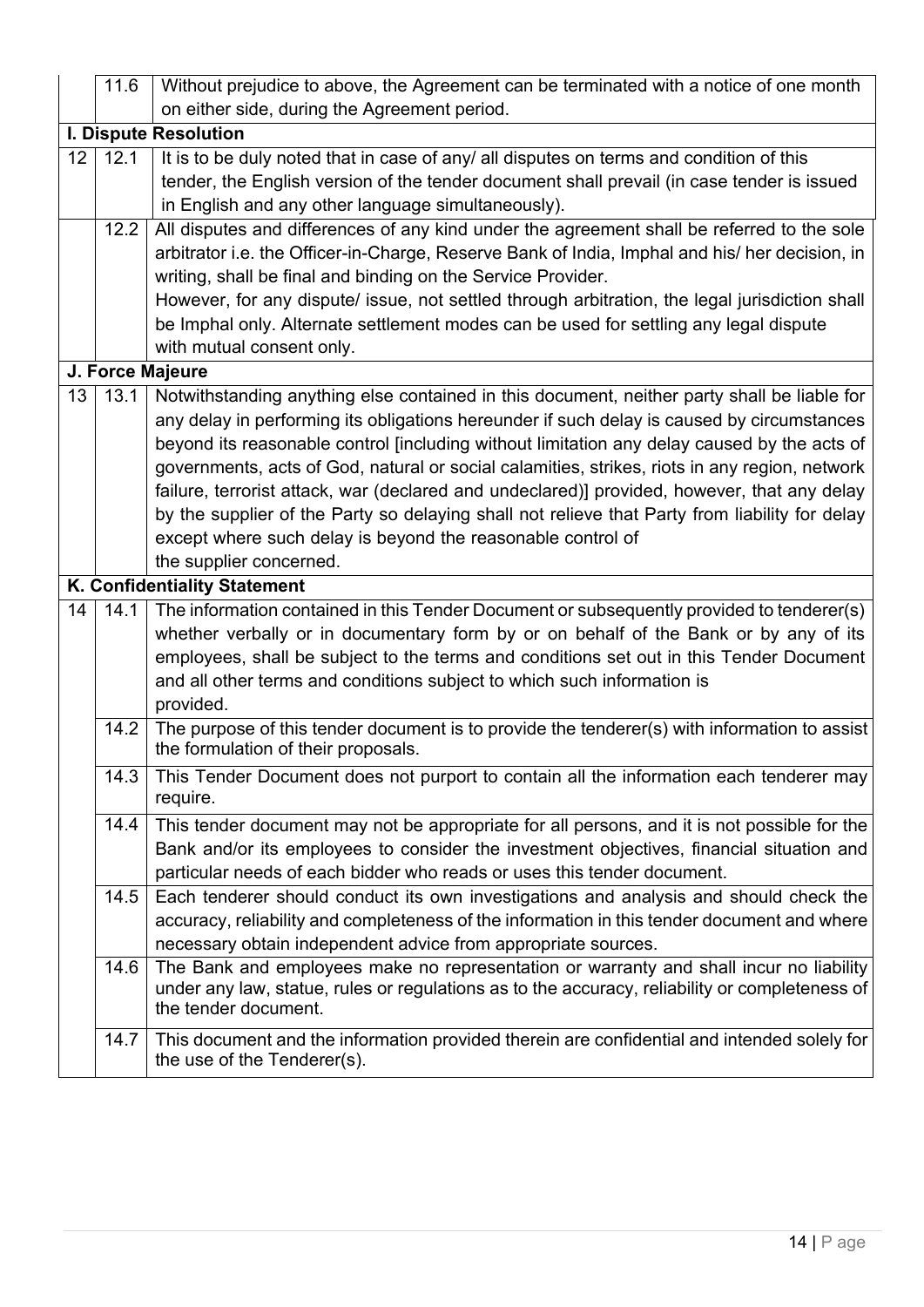### **PART II Section 5**

# **B. SPECIFIC CONDITIONS OF CONTRACT (SCC)**

| <b>SN</b>      | <b>SSN</b> | <b>Conditions</b>                                                                                                                                                                        |  |  |
|----------------|------------|------------------------------------------------------------------------------------------------------------------------------------------------------------------------------------------|--|--|
| 1              | 1.1        | The selected Tenderer/s shall provide the vehicles (AC/ Non-AC) such as                                                                                                                  |  |  |
|                |            | Cars/SUVs/Vans, etc. as and when requisitioned by the Bank/ by an official authorized by                                                                                                 |  |  |
|                |            | the Bank.                                                                                                                                                                                |  |  |
|                | 1.2        | The service provider shall provide sufficient variant of vehicles having taxi permit as per<br>the requirement of the Bank viz. Hatchback, Subcompact Sedan, Sedan, SUV/MPV etc.         |  |  |
| $\overline{2}$ | 2.1        | All vehicles provided to the Bank shall have valid permit to travel locally and throughout                                                                                               |  |  |
|                |            | India and all other statutory compliances in place.                                                                                                                                      |  |  |
|                | 2.2        | All vehicles shall be in good and proper condition with neat and clean upholstery.                                                                                                       |  |  |
| 3              | 3.1        | The driver shall have a valid driving licence, which should be produced by him as and when                                                                                               |  |  |
|                |            | demanded by traffic personnel. Renewal of driving licence from time to time shall be the                                                                                                 |  |  |
|                |            | sole responsibility of the Service Provider.                                                                                                                                             |  |  |
|                | 3.2        | The drivers deployed shall have reasonable experience with good driving record, shall be<br>well-mannered and should be able to converse in English, Hindi as well as local              |  |  |
|                |            | languages.                                                                                                                                                                               |  |  |
|                |            | He should be able to attend to the minor repairs of vehicles en-route, in case of need.                                                                                                  |  |  |
|                |            | The driver should provide mobile number to the guest on demand.                                                                                                                          |  |  |
|                | 3.3        | The drivers must report for duty in clean uniform and at the specified time. They shall                                                                                                  |  |  |
|                |            | maintain a proper record of mileage on a daily basis and get the same authenticated by                                                                                                   |  |  |
|                |            | the user (officer/staff). They shall maintain duty slips with complete details of distance<br>travelled/ time of relieving, etc. duly authenticated by the officer's signature.          |  |  |
|                |            | Besides they shall be neatly dressed and be polite, courteous and service oriented, at all                                                                                               |  |  |
|                |            | times.                                                                                                                                                                                   |  |  |
|                | 3.4        | The drivers/ employees engaged by the Service Provider shall abide by the instructions                                                                                                   |  |  |
|                |            | provided by the security officers/ guards of the Bank and vehicles/ persons shall have to                                                                                                |  |  |
|                | 3.5        | undergo security checks, as and when required.<br>The driver shall always be available at the place where the car is parked and strictly follow                                          |  |  |
|                |            | all traffic rules.                                                                                                                                                                       |  |  |
|                | 3.6        | The driver shall carry a placard containing particulars of the arriving Guest / Officer at the                                                                                           |  |  |
|                |            | Airport/ any other stations. The Service Provider shall ensure that there is no room for                                                                                                 |  |  |
|                |            | complaints from the Guest(s).                                                                                                                                                            |  |  |
|                | 3.7        | The drivers shall carry out the orders given by the authorized officers of the Bank and<br>shall also observe the rules and regulations regarding safety and security.                   |  |  |
| 4              | 4.1        | The vehicles shall be provided with the following every day during booking of cars:                                                                                                      |  |  |
|                |            | at least one national or local English/Hindi newspaper,<br>(i)                                                                                                                           |  |  |
|                |            | two 500 ml water bottles of reputed brand,<br>(ii)                                                                                                                                       |  |  |
|                |            | tissue paper (face tissue paper in pouch),<br>(iii)                                                                                                                                      |  |  |
|                |            | (iv) umbrella,                                                                                                                                                                           |  |  |
|                |            | fire-extinguisher,<br>(v)<br>(vi) universal mobile charger,                                                                                                                              |  |  |
|                |            | (vii) first-aid box.                                                                                                                                                                     |  |  |
|                |            | No extra charges shall be paid by the Bank for the same. The cost of items such as Mineral                                                                                               |  |  |
|                |            | water, face tissue paper, first-aid box and Newspaper etc. shall not be extra and will be                                                                                                |  |  |
|                |            | borne by service provider.                                                                                                                                                               |  |  |
|                | 4.2        | All the valid papers viz. comprehensive insurance, registration, road tax, pollution under<br>control certificate, permits, valid license, etc. related to each vehicle shall be readily |  |  |
|                |            | available in each of the vehicles/ with drivers.                                                                                                                                         |  |  |
|                | 4.3        | The service provider shall have ability to arrange emergency transport/ touring facility                                                                                                 |  |  |
|                |            | providers, in case of breakdown of a vehicle provided to the Bank and should also be able                                                                                                |  |  |
|                |            | to liaison with Govt./ Insurance agency arranging for emergency transport/ touring facility                                                                                              |  |  |
|                |            | providers, in case of breakdown of a vehicle provided to the Bank authorities.                                                                                                           |  |  |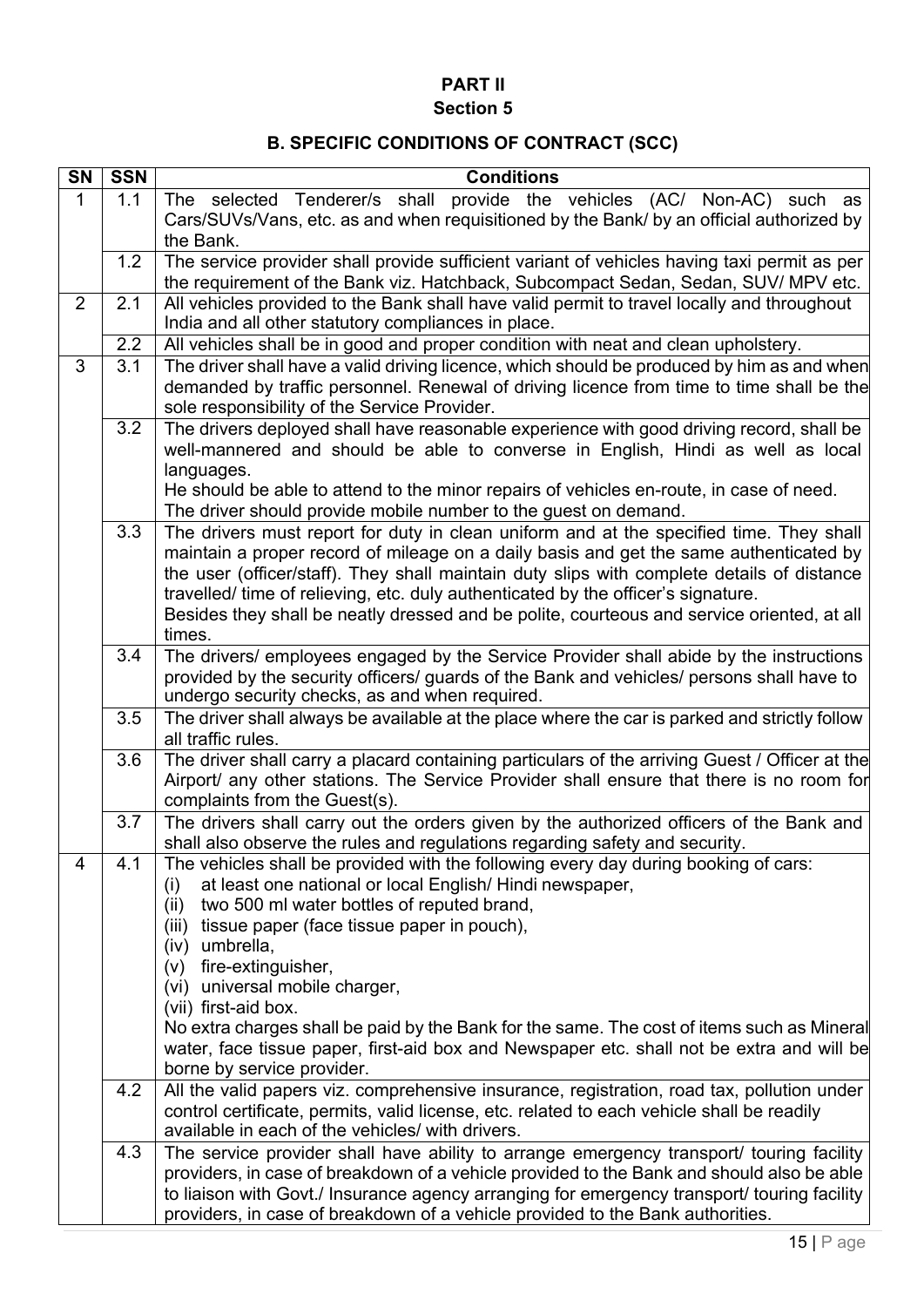|                |     | Alternate vehicles shall also be arranged immediately, in case of break-down.                                                                                           |  |
|----------------|-----|-------------------------------------------------------------------------------------------------------------------------------------------------------------------------|--|
| 5              | 5.1 | The Service Provider shall provide taxi on written or verbal instructions over phone/                                                                                   |  |
|                |     | email within the time specified therein. The Service Providers shall also be required to                                                                                |  |
|                |     | provide taxi on short notice from the Bank (within an hour in case of emergency).                                                                                       |  |
|                |     | In case the transport provider fails to provide taxi on our request either verbal over phone                                                                            |  |
|                |     | or written, the Bank shall be free to remove the transport provider from the panel of                                                                                   |  |
|                |     | transport providers.                                                                                                                                                    |  |
|                | 5.2 | The Service Provider shall ensure that the cars provided are well maintained, without                                                                                   |  |
|                |     | dents/ scratches and are not old.                                                                                                                                       |  |
|                | 5.3 | The Service Provider shall ensure that the vehicles provided are registered and comply                                                                                  |  |
|                |     | with the Motor Vehicle Act as amended from time to time.                                                                                                                |  |
|                | 5.4 | The Service Provider shall arrange to obtain Police Verification certificate regarding the                                                                              |  |
|                |     | antecedents of the persons/drivers engaged by them.                                                                                                                     |  |
|                | 5.5 | The Service Provider shall convey (by e-mail and sms) without fail the confirmation of                                                                                  |  |
|                |     | booking to the Travel Desk of the Bank and to the guest followed by e-mail and sms of                                                                                   |  |
|                |     | car details i.e. Car make, Car Registration No., Driver's Name and mobile number to the                                                                                 |  |
|                |     | Travel Desk of the Bank and to the guest at least four hours prior to the time specified in                                                                             |  |
|                |     | the requisition.                                                                                                                                                        |  |
|                | 5.6 | Feedback Form, as per Form 3, shall be made available in the Cars/ vehicles provided by                                                                                 |  |
|                |     | the agency.                                                                                                                                                             |  |
| 6              | 6.1 | For drop/ pick up to/ from airport/ any other location as may be specified by the Bank (e.g.                                                                            |  |
|                |     | Bank VOF to Bank building etc.), a fixed amount shall be paid. Parking charge as per the                                                                                |  |
|                |     | actuals shall be paid separately.                                                                                                                                       |  |
|                | 6.2 | Toll and parking charges shall be extra only for outstation trips based on production of                                                                                |  |
|                |     | original receipt.                                                                                                                                                       |  |
|                | 6.3 | The persons engaged by the Service Providers shall be the employees of the Service                                                                                      |  |
|                |     | Provider and neither the Service Provider nor the labourers, shall have any right to claim                                                                              |  |
|                |     | any employment in the Bank.                                                                                                                                             |  |
|                | 6.4 | If the Service Provider provides on his own any other make or model of car higher than                                                                                  |  |
|                |     | the one requested, the payment shall be made according to the rates approved for car                                                                                    |  |
|                |     | requisitioned by the Bank.                                                                                                                                              |  |
|                | 6.5 | The rates accepted by the Bank shall remain valid for a period of three years subject to                                                                                |  |
|                |     | review at the time of renewal of contract in view of major changes that may occur in labour                                                                             |  |
|                | 6.6 | laws / fuel prices. Any revision in the rate shall be at the discretion of the Bank.                                                                                    |  |
|                |     | The Service Provider will make vehicles available from / at any other place in Manipur.                                                                                 |  |
| $\overline{7}$ | 7.1 | The Service Provider shall indemnify the Bank for any loss or damage that occurs to third                                                                               |  |
|                |     | party (persons or building, etc.) and/ or to the officials/ guests of Bank, property of the                                                                             |  |
|                |     | Bank on account of hiring of car/cars hired during the period of Agreement. The Bank<br>reserves the right to recover the amount of loss and/or damage from the bill or |  |
|                |     | Performance Bank Guarantee of the Service Provider.                                                                                                                     |  |
| 8              | 8.1 | It shall be the sole responsibility of the Service Provider to provide taxi(es)/ vehicles as                                                                            |  |
|                |     | and when requisitioned by the Bank including Night/ Early Morning. Any delay will attract                                                                               |  |
|                |     | penalty as deemed fit by the Bank.                                                                                                                                      |  |
|                | 8.2 | In case of deficiency/ies in service, non-sending of substitute vehicle after intimation of                                                                             |  |
|                |     | car booking confirmation to Bank/Guest and no alternative arrangement, then double the                                                                                  |  |
|                |     | pro-rata amount per day or the actual expenses incurred by Bank or its official/guest                                                                                   |  |
|                |     | whichever is more shall be deducted from the bills. If service is not made available for                                                                                |  |
|                |     | part of a day, no payment shall be made for that day.                                                                                                                   |  |
|                | 8.3 | Without prejudice to the above, the Service Provider shall also make alternate                                                                                          |  |
|                |     | arrangements in case of breakdown of vehicle(s). In case of failure, the agency shall be                                                                                |  |
|                |     | responsible to compensate all expenses incurred in this regard subject to above limit. The                                                                              |  |
|                |     | Bank shall have authority to deduct such amount from any bill payable to the Service                                                                                    |  |
|                |     | Provider. Decision of the Bank in this regard shall be final and binding on the Service                                                                                 |  |
|                |     | Provider. Penalty as above shall also be imposed if vehicles breaks down on duty or does                                                                                |  |
|                |     | not turn up at the appointed time.                                                                                                                                      |  |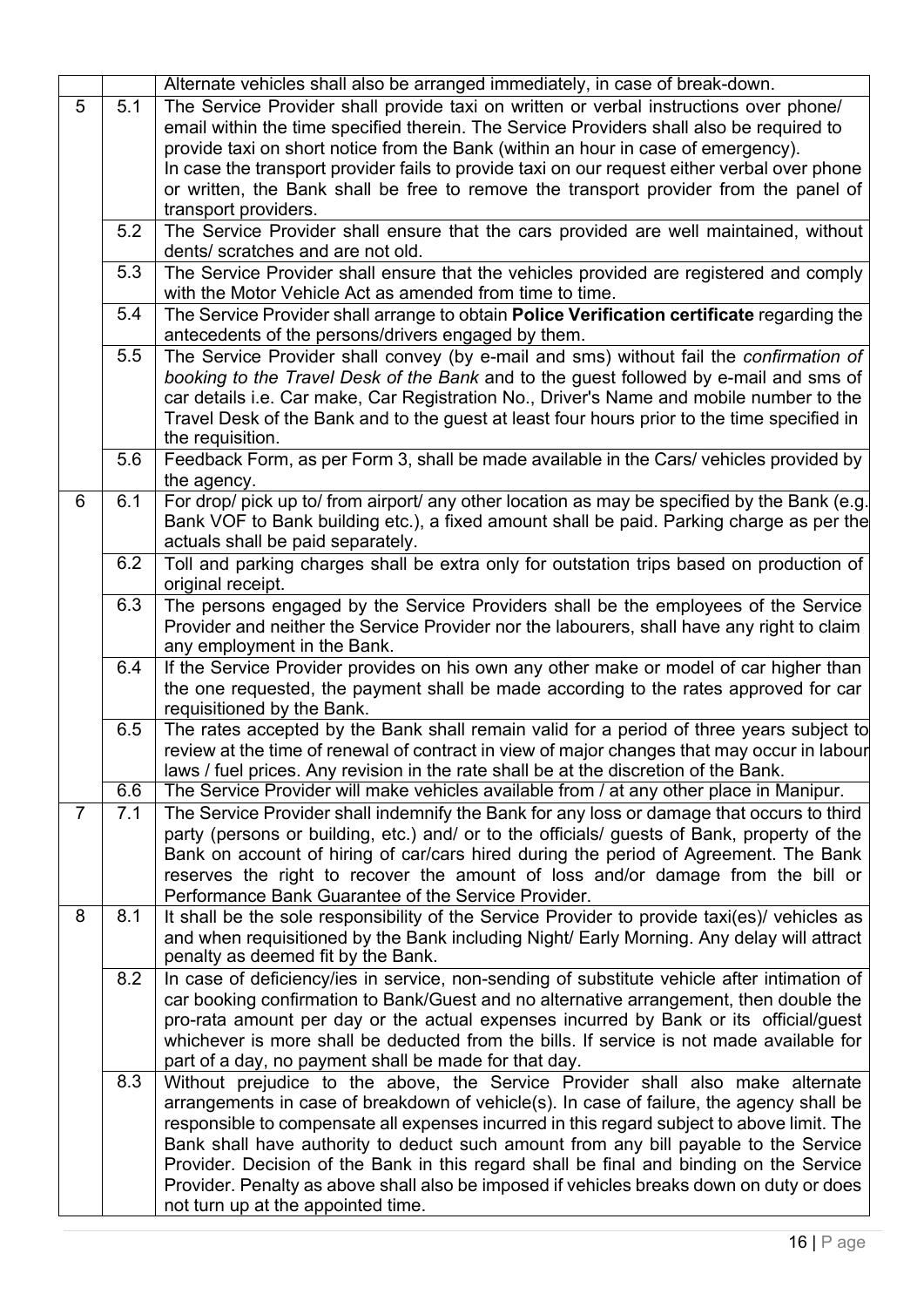|   | 8.4 | No payment for the day is admissible if the vehicle meets with an accident where the driver |
|---|-----|---------------------------------------------------------------------------------------------|
|   |     | of the service provider is at fault.                                                        |
|   | 8.5 | If items required to be made available in the vehicle are not provided then a sum of ₹200/- |
|   |     | only shall be deducted from the bill.                                                       |
|   | 8.6 | In case, the transport provider fails to provide taxi on Bank's request (either verbal over |
|   |     | phone or written), the Bank shall be free to take penal and other action as it deems fit.   |
|   | 8.7 | For deficiency in services and serious inconvenience caused to the Bank and its officials   |
|   |     | or those whom Bank directs to provide services, penalty not exceeding 25% of the            |
|   |     | estimated bill for the relevant instance may be levied. However, the Bank will levy it only |
|   |     | after giving due notice.                                                                    |
|   |     | In case of dispute, an appeal can be made to the Officer-in-Charge, RBI, Imphal whose       |
|   |     | verdict shall be final in the matter.                                                       |
| 9 | 9.1 | Subject to other provisions of this agreement, the Bank hereby enters into agreement with   |
|   |     | the Service Provider/s for a period beginning from August 1, 2022 and valid till July 31,   |
|   |     | 2025 for provision of cars on hire as per rates mentioned in the agreement.                 |
|   |     |                                                                                             |
|   | 9.2 | The Service Provider agrees to strictly abide by Broad Scope of Work and                    |
|   |     | Guidelines as above while providing cars to officers/staff and guests of the Bank.          |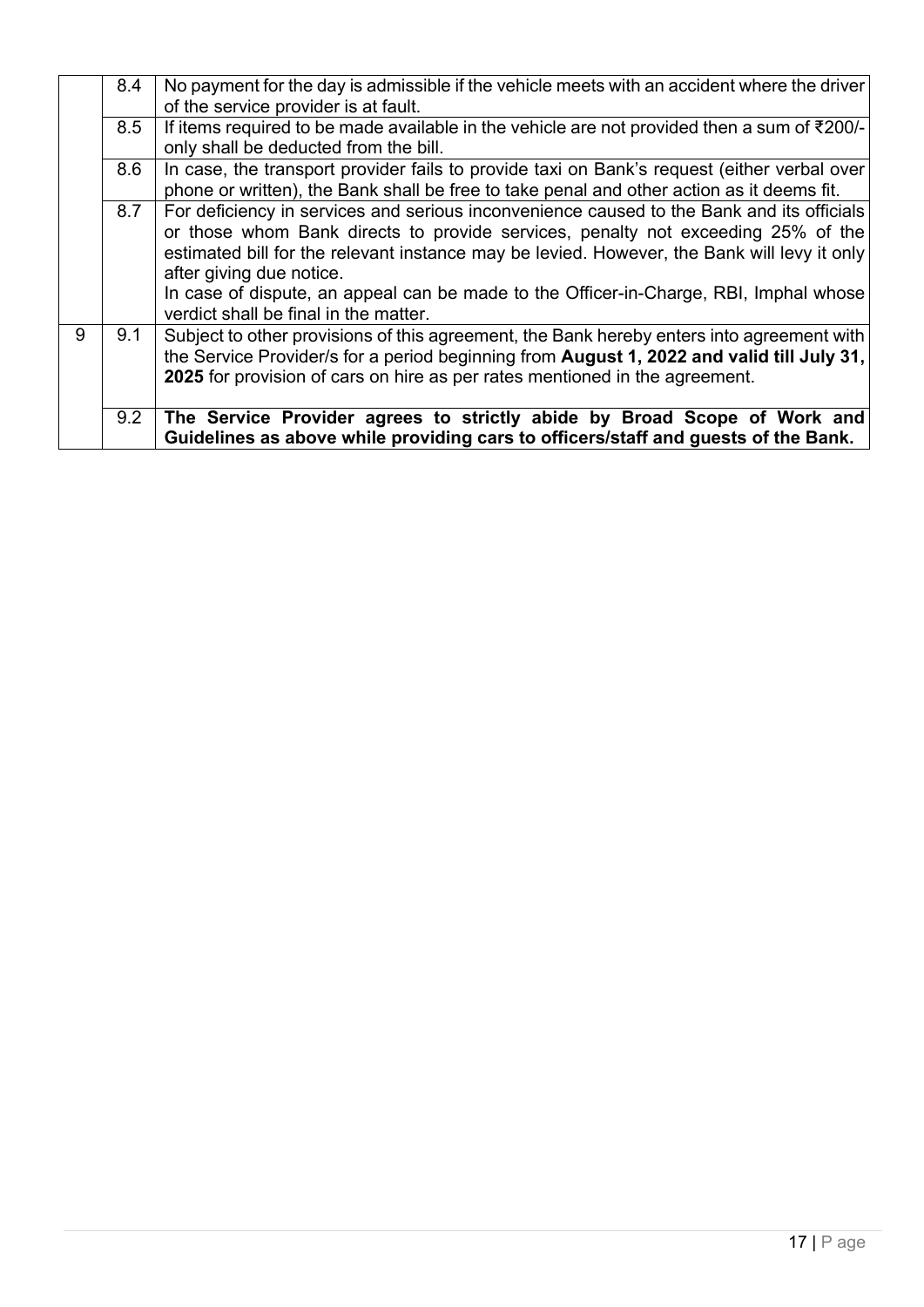### **Section 6**

### **STANDARD FORMATS**

### **Form 1**

### **I. TECHNICAL BID BY THE TENDERER: DETAILS**

### **(To be given on applicant's letter head)**

### **Name of the tenderer: Address:**

| <b>SN</b>      | Particulars and details to be filled in by the tenderer                                                                                                                           |
|----------------|-----------------------------------------------------------------------------------------------------------------------------------------------------------------------------------|
| 1              | Name of the Organisation                                                                                                                                                          |
| $\overline{2}$ | (a) Type of organization - (whether Proprietorship/ Partnership / LLP / Pvt. Ltd / Ltd<br>Company).                                                                               |
|                | (b) Date of establishment                                                                                                                                                         |
|                | (c) Details of Registration (Firm, Company etc.), Registering Authority, Date, Number etc. (not<br>applicable in the case of a sole proprietorship).                              |
|                | Please enclose relevant documents in support of the same.                                                                                                                         |
| 3              | Name(s) of the proprietor / partner / directors of organization with designation                                                                                                  |
| 4              | <b>Registered Office/ Business Address:</b>                                                                                                                                       |
|                | Telephone No.                                                                                                                                                                     |
|                | Mobile No.<br>Fax No.                                                                                                                                                             |
|                | e-mail id:                                                                                                                                                                        |
|                | (a) Whether having own office in Imphal? (Yes/No):                                                                                                                                |
|                | (b) Address of the local office at Imphal:                                                                                                                                        |
|                | (c) Name of the authorized official and his/her telephone number.                                                                                                                 |
|                | Please enclose relevant documents in support of the same.                                                                                                                         |
| 5              | Work Experience: Details of work experience as per the requirement in the Eligibility Criteria<br>and Terms and Conditions supported by work orders, documents, and certificates. |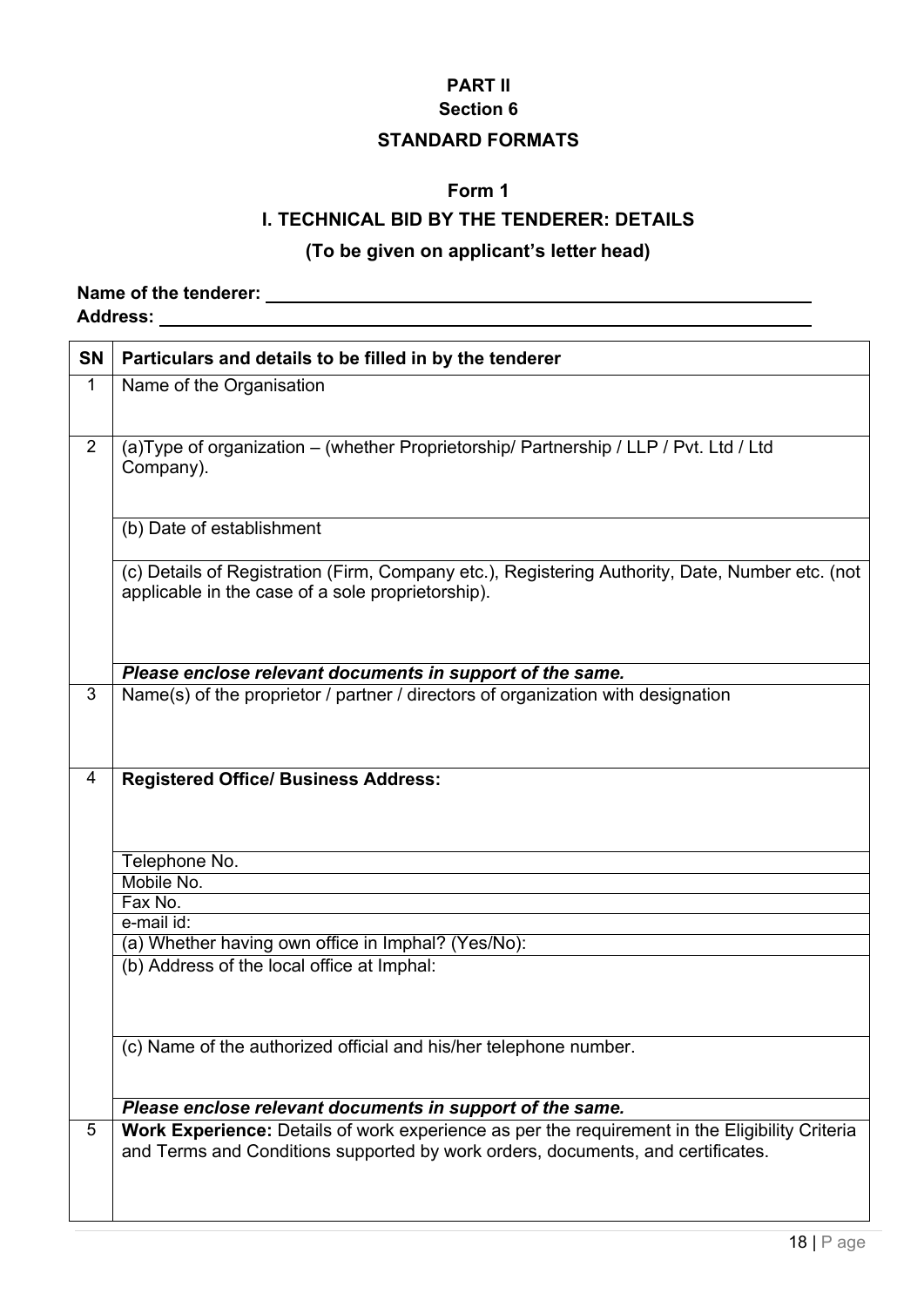|                | Details along with documentary evidence of previous experience, if any, of providing<br>car / Taxi hiring services for the government / semi-government / public sector<br>undertakings / banks / MNCs should also be given. |
|----------------|------------------------------------------------------------------------------------------------------------------------------------------------------------------------------------------------------------------------------|
| 6              | Whether average annual business turnover of last three<br>financial years i.e. F.Y. 2019 -20, F.Y. 2020 -21 and F.Y.<br>2021-22 is ₹ 10 lakh? (Yes/No)                                                                       |
|                | Whether annual business turnover of last year i.e. F.Y.<br>2021-22 is ₹10 lakh? (Yes/No)                                                                                                                                     |
|                | Supporting documents should be enclosed in proof of turnover (wherever applicable).                                                                                                                                          |
| $\overline{7}$ | Income Tax Returns (ITR) of last thee Financial years (as applicable):                                                                                                                                                       |
|                | (a) Whether ITR of F.Y. 2019 -20 available? (Yes/No)                                                                                                                                                                         |
|                | (b) Whether ITR of F.Y. 2020 -21 available? (Yes/No)                                                                                                                                                                         |
|                | (c) Whether ITR of F.Y. 2021-22 available? (Yes/No)                                                                                                                                                                          |
|                | <b>Self-Attested Copy to be submitted</b>                                                                                                                                                                                    |
| 8              | Whether registered with Labour Department under the                                                                                                                                                                          |
|                | Contract Labour (R & A) act, 1970 and Contract Labour<br>(Regulation and Abolition) Central Rules, 1971? (Yes/No)                                                                                                            |
|                | If yes, Indicate the date of registration.                                                                                                                                                                                   |
|                |                                                                                                                                                                                                                              |
|                | A copy of certificate/registration to be submitted.                                                                                                                                                                          |
| $\overline{9}$ | Name and address of the banker(s):                                                                                                                                                                                           |
|                | Please enclose a certificate from the banker regarding financial standing as per format<br>attached with this tender document. Annex-1 and II                                                                                |
| 10             | Total numbers of vehicles operating under the Company/ Agency:                                                                                                                                                               |
|                | Of the above, the number of vehicles owned:                                                                                                                                                                                  |
|                | Of the above, the number of vehicles not owned but under contract:                                                                                                                                                           |
|                | List of vehicles/taxis in the fleet along with photocopy of their RC/fitness and permit<br>owned to be submitted as per <b>Annexure-III</b>                                                                                  |
| 11             | Whether the organization is registered under Shop and Establishment Act and having                                                                                                                                           |
|                | necessary certificate to run Tours and Travels. (Yes/No)                                                                                                                                                                     |
| 12             | Name and addresses of the existing clients along with full details.                                                                                                                                                          |
| 13             | The bank Account (IFSC Code and Account Number) where payments would be received by<br>the organization.                                                                                                                     |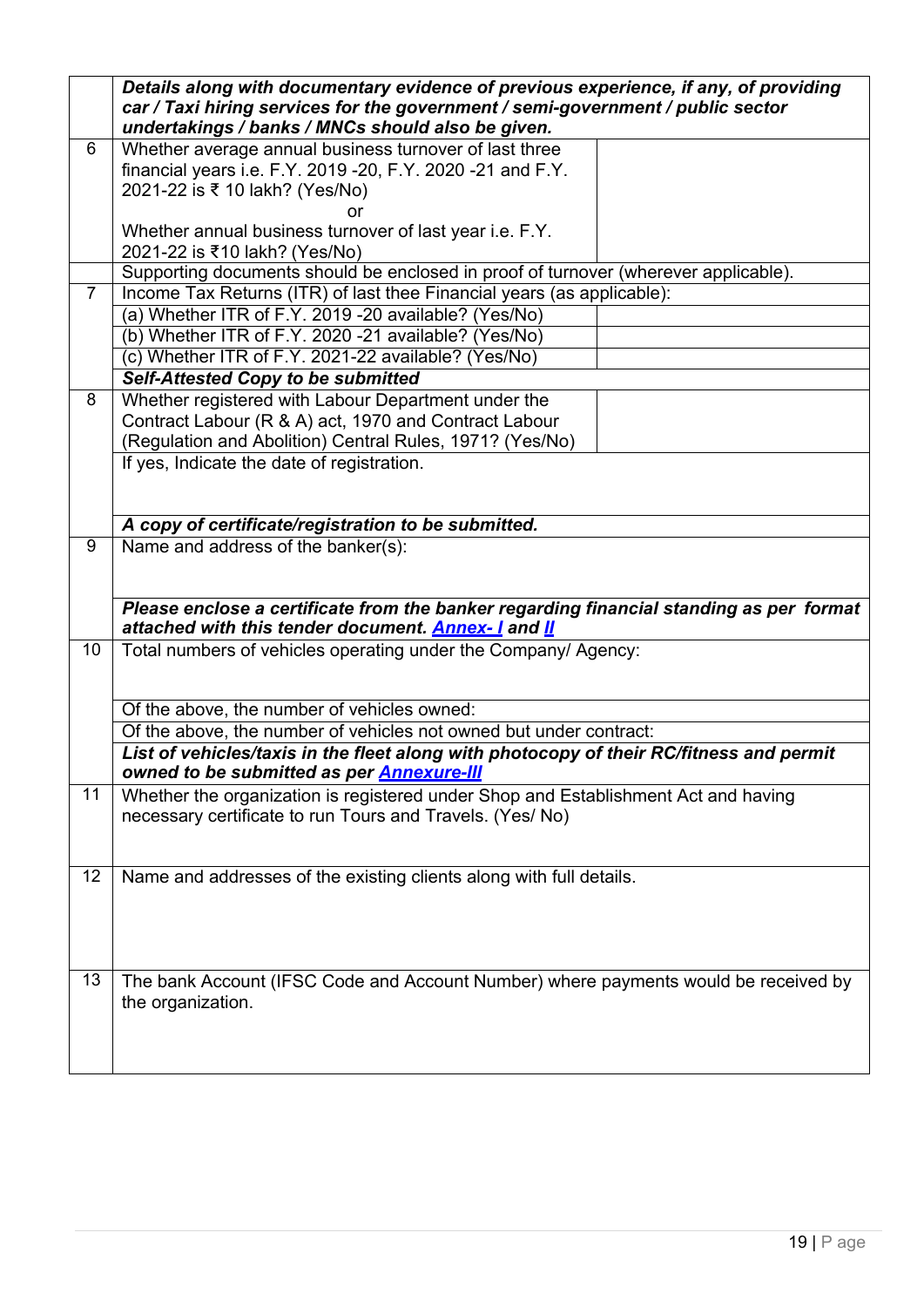### **Section 6**

#### **Form 1**

### **II. COPIES OF DOCUMENTS REQUIRED TO BE SUBMITTED FOR TECHNICAL BID**

- *1.* Audited annual financial statements *for. F.Y. 2019 -20, F.Y. 2020 -21 and F.Y. 2021-22 (as applicable).*
- *2.* Income Tax Returns of last three Financial Years i.e. *. F.Y. 2019 -20, F.Y. 2020 -21 and F.Y.*

### *2021-22 (as applicable).*

- 3. Details of bankers [\(Annexure-I\)](#page-23-0)
- 4. Bankers certificate on financial standing [\(Annexure-II\)](#page-24-0)
- 5. List of owned cars [\(Annex](#page-25-0) III)
- 6. List of clients
- 7. Incorporation documents
- 8. Copy of the PAN, TIN and GST Registration wherever applicable
- 9. Any other document/s (Please specify)

The Bank reserves the right to call the proof/ verify the furnished information.

### **DECLARATION:**

- 1. The above information is true to the best of my/ our knowledge and if any information is found untrue or false, I/ we may be debarred from the tender process/being given the contract.
- 2. I/ we agree to abide by the terms and conditions stipulated by the Bank.
- 3. I/ we also agree that my/ our Tender will remain valid for acceptance by the Bank for 90 days from the date of opening of **Part I** of the tender and this period of validity can be extended for such period as may be mutually agreed in writing between the Bank and tenderer. I/ we also agree to keep the earnest money during the entire period of validity of tender.
- 4. I/ we understand that the Bank reserves the right to accept or reject any or all the tender either in full or in part without assigning any reason therefore.
- 5. I/ we understand that after empanelment, I/ we would be under the obligation to supply taxis for Reserve Bank of India, Imphal at the lowest quote given in the price bid by the co-bidders, under each category.

| <b>Particulars</b> | Amount $(₹)$ | <b>Name of Bank</b> | <b>Name of Bank Branch</b> | <b>NEFT</b><br>Reference No. |
|--------------------|--------------|---------------------|----------------------------|------------------------------|
| EMD                | 16,000       |                     |                            |                              |

6. Details of Earnest Money Deposit (EMD):

Dated this day of 2022.

**Signature** 

Name and seal of the TENDERER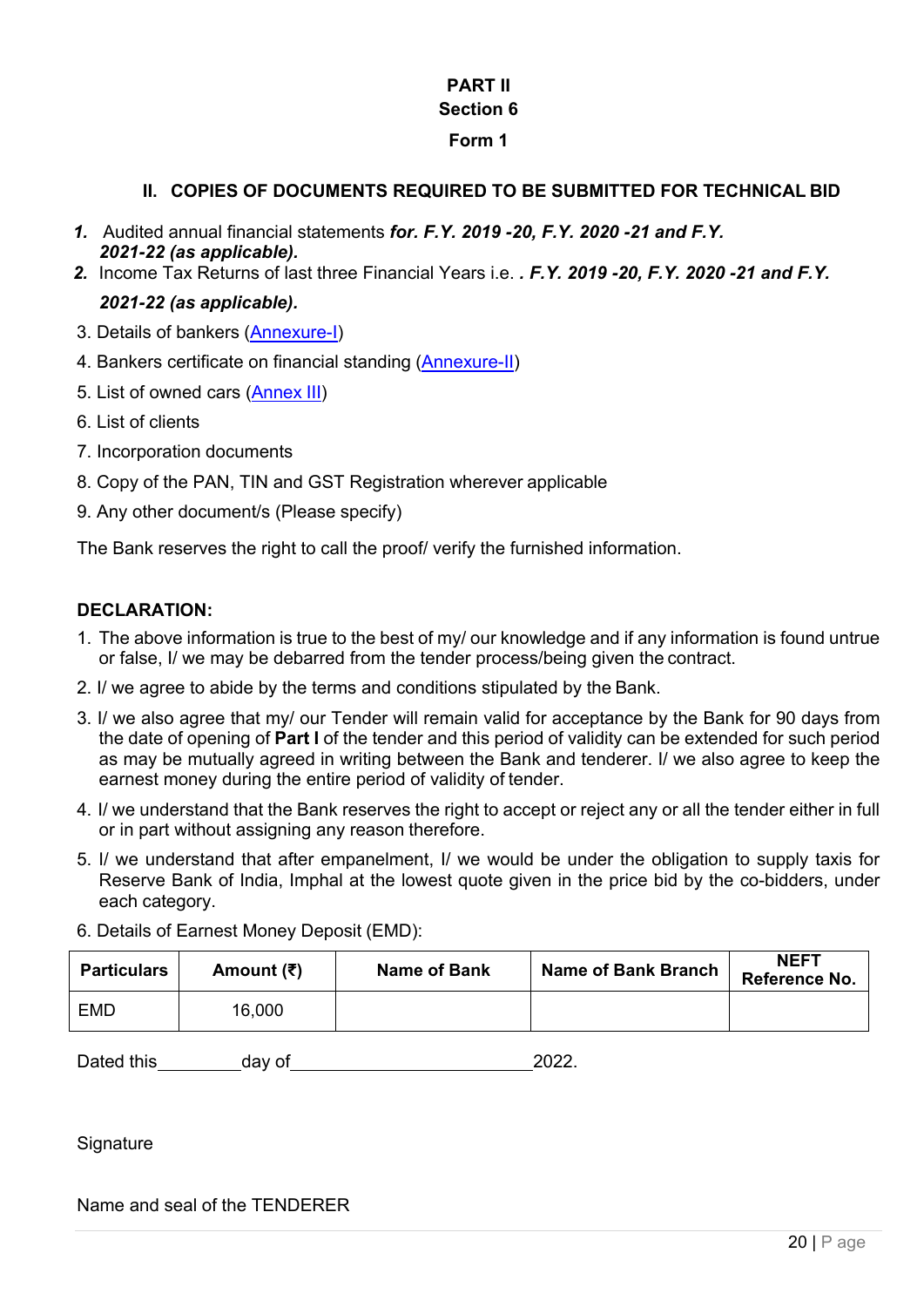#### **Section 6**

### **Form 1**

### **Annexure – I**

### **DETAILS OF BANKERS**

### <span id="page-23-0"></span>(To be given on applicant's letterhead)

| <b>SN</b>      | <b>Particulars</b>                                                                                                     | <b>Banker 1</b> | <b>Banker 2</b> |
|----------------|------------------------------------------------------------------------------------------------------------------------|-----------------|-----------------|
|                | Name of the Branch and its complete postal<br>Address including IFSC and e-mail id.                                    |                 |                 |
| $\overline{2}$ | Name and Job-title of the Branch Manager/<br>Relationship Manager along with his/ her<br>Telephone No(s) and E-mail id |                 |                 |
| 3              | Type of Account                                                                                                        |                 |                 |
| 4              | <b>Account Number</b>                                                                                                  |                 |                 |
| 5              | The period from which the service provider<br>has been banking with the Banker (specify<br>number of years).           |                 |                 |
| 6              | Any other information which the service<br>provider may like to furnish about its Bankers.                             |                 |                 |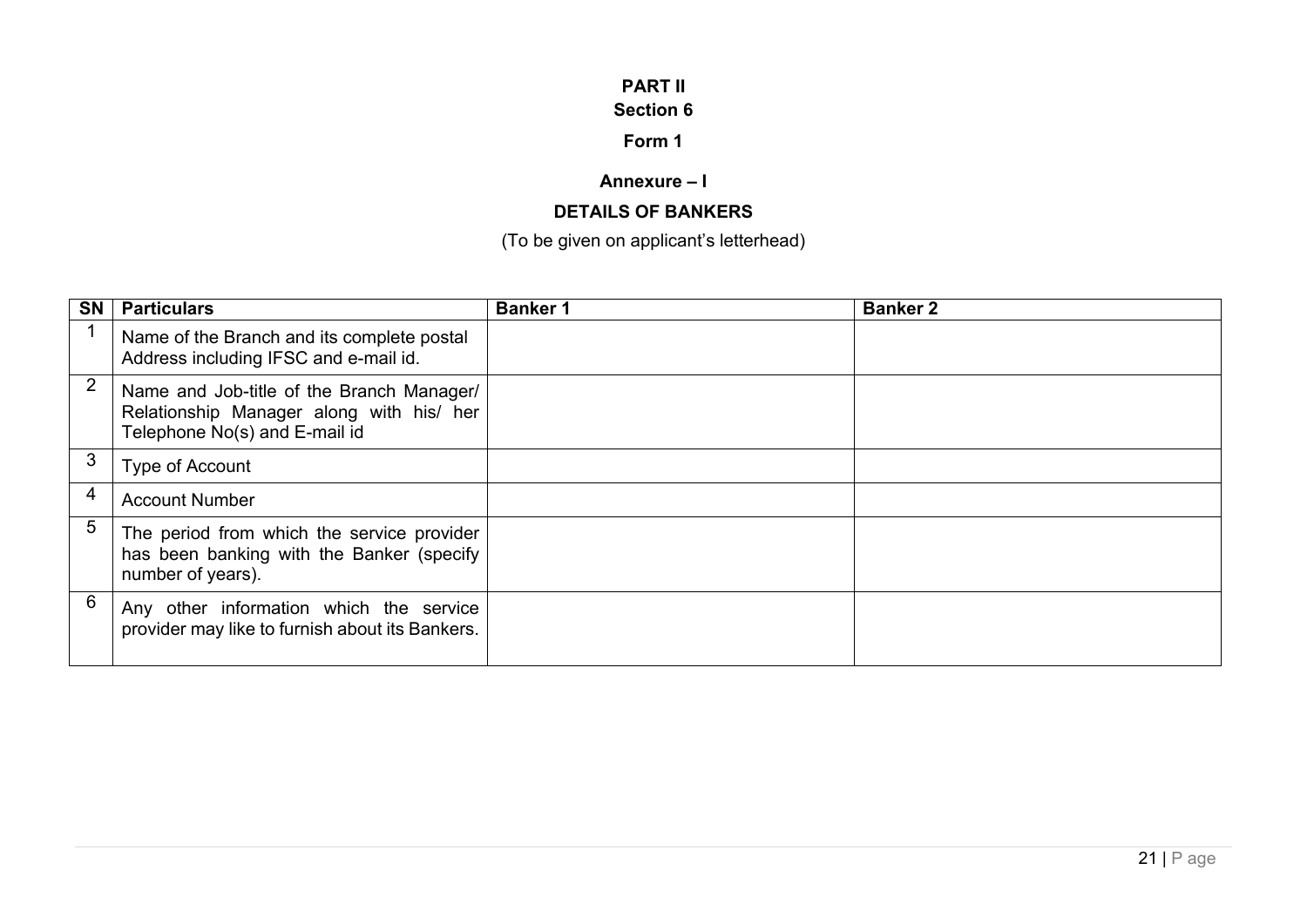## **Section 6**

### **Form 1**

### **Annexure – II**

### <span id="page-24-0"></span>**FORM OF BANKER'S CERTIFICATE FROM A SCHEDULED BANK**

### **(To be submitted by the Tenderer)**

(To be given by the banker on its letter head and in a sealed envelope addressed to RBI, Imphal, Lilashing Khongnangkhong, Opp. Manipur Legislative Assembly, Imphal – 795001)

| 1              | Composition of the firm (whether Partnership/ LLP/ Private Limited/ Proprietorship/<br>Public Limited.) |
|----------------|---------------------------------------------------------------------------------------------------------|
| $\overline{2}$ | Name/s of the Proprietor/ Partners/ Directors of the firm                                               |
|                |                                                                                                         |
| 3              | Turnover of the firm for the last 3 years (year wise in $\bar{\tau}$ ) (as applicable)                  |
|                | 2021-22<br>2020-21                                                                                      |
|                | 2019-20                                                                                                 |
| 4              | Credit facility/ Overdraft facility enjoyed by the firm                                                 |
|                |                                                                                                         |
| 5              | Nature of dealings and opinion thereon                                                                  |
|                |                                                                                                         |
| 6              | The period from which the firm has been banking with the bank                                           |
|                |                                                                                                         |
| $\overline{7}$ | Any other remarks                                                                                       |
|                |                                                                                                         |
| 8              | Opinion on whether the party is considered financially sound to be entrusted with                       |
|                | contract for works.                                                                                     |
|                |                                                                                                         |

### **(Signature)**

Authorised Signatory of the Bank Branch

### **Note:**

1. Bankers' certificates should be on letter head of the Bank, (in sealed cover).

2. The certificate to include names of all partners and directors of the party as recorded with the Bank.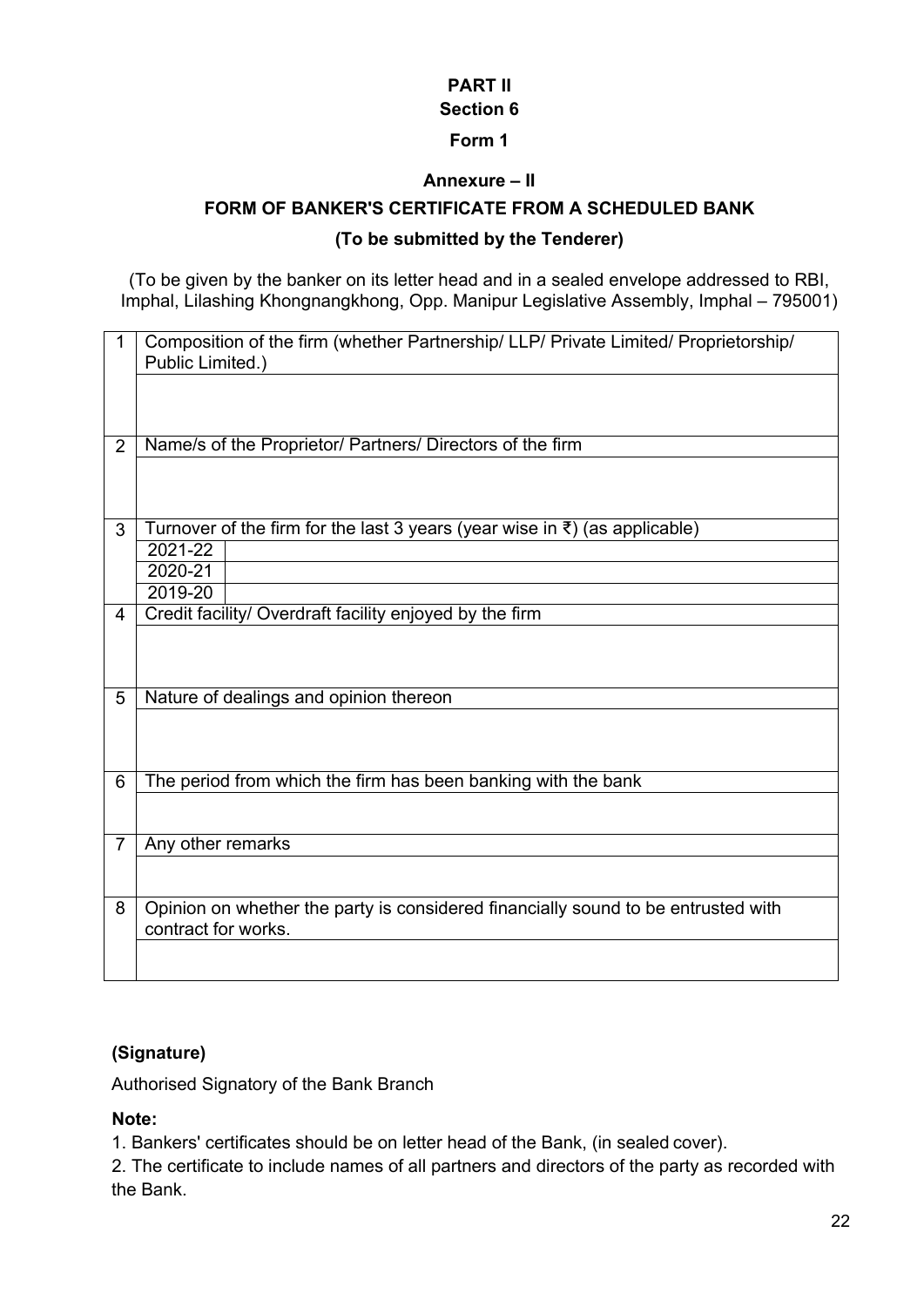# **Section 6**

### **Form 1**

#### **Annexure – III**

### **LIST OF VEHICLES IN THE FLEET**

(To be given on applicant's letterhead)

<span id="page-25-0"></span>

| <b>SN</b> | <b>Make of Vehicle</b>       | Regd. No. | <b>Model and Year of</b><br>manufacturing | <b>Present Mileage</b> |
|-----------|------------------------------|-----------|-------------------------------------------|------------------------|
|           | I. Own Vehicles              |           |                                           |                        |
|           |                              |           |                                           |                        |
|           |                              |           |                                           |                        |
|           |                              |           |                                           |                        |
|           |                              |           |                                           |                        |
|           |                              |           |                                           |                        |
|           |                              |           |                                           |                        |
|           |                              |           |                                           |                        |
|           |                              |           |                                           |                        |
|           |                              |           |                                           |                        |
|           |                              |           |                                           |                        |
|           | <b>II. Contract Vehicles</b> |           |                                           |                        |
|           |                              |           |                                           |                        |
|           |                              |           |                                           |                        |
|           |                              |           |                                           |                        |
|           |                              |           |                                           |                        |
|           |                              |           |                                           |                        |
|           |                              |           |                                           |                        |
|           |                              |           |                                           |                        |
|           |                              |           |                                           |                        |
|           |                              |           |                                           |                        |
|           |                              |           |                                           |                        |

Attach following documentary evidence:

- (a) Registration Certificate
- (b) Insurance Papers
- (c) Taxi Permit
- (d) Any other relevant document(s)

Signature of Tenderer:

Seal / Stamp

Date:

Place: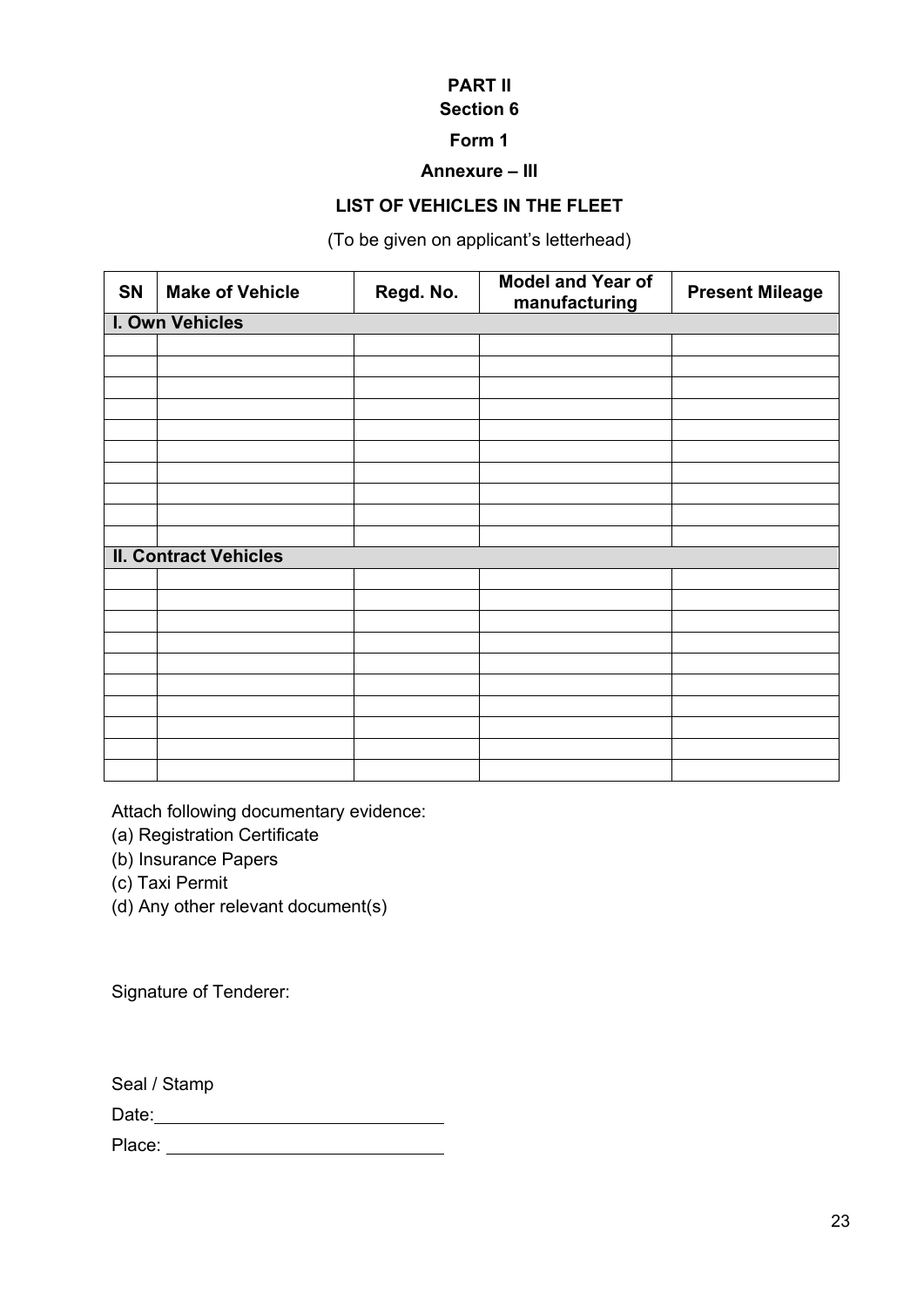#### **PART II Section 6**

#### **Form 2**

#### **FINANCIAL BID BY THE TENDERER**

#### **RATE CHART FOR CAR HIRE (AMOUNT IN ₹) EXCLUDING TAXES**

| <b>Particulars</b>               | <b>Type</b>                      |                 | <b>Hatchback</b> |  | <b>Sub-Compact Sedan</b> |  | <b>Sedan</b> |  | <b>SUV/MPV</b> |  |  |  |
|----------------------------------|----------------------------------|-----------------|------------------|--|--------------------------|--|--------------|--|----------------|--|--|--|
|                                  | <b>Make &amp; Model</b>          | E.g. Honda Jazz |                  |  |                          |  |              |  |                |  |  |  |
| Airport drop / pick up           |                                  |                 |                  |  |                          |  |              |  |                |  |  |  |
| <b>Charge per Hour/kilometre</b> |                                  |                 |                  |  |                          |  |              |  |                |  |  |  |
| 4 hrs/40 kms                     |                                  |                 |                  |  |                          |  |              |  |                |  |  |  |
| 8 hrs/80 kms                     |                                  |                 |                  |  |                          |  |              |  |                |  |  |  |
| <b>Charge by Distance</b>        |                                  |                 |                  |  |                          |  |              |  |                |  |  |  |
| Minimum charge                   |                                  |                 |                  |  |                          |  |              |  |                |  |  |  |
| Extra charges/km                 |                                  |                 |                  |  |                          |  |              |  |                |  |  |  |
| Waiting charge                   |                                  |                 |                  |  |                          |  |              |  |                |  |  |  |
| <b>Outstation Rates</b>          |                                  |                 |                  |  |                          |  |              |  |                |  |  |  |
| Minimum charge                   |                                  |                 |                  |  |                          |  |              |  |                |  |  |  |
| Extra charges/km                 |                                  |                 |                  |  |                          |  |              |  |                |  |  |  |
| Waiting charge                   |                                  |                 |                  |  |                          |  |              |  |                |  |  |  |
|                                  |                                  |                 |                  |  |                          |  |              |  |                |  |  |  |
|                                  | Night halting charge after 11 pm |                 |                  |  |                          |  |              |  |                |  |  |  |

**1. If the tenderer is able to provide any other make or model of taxi, the same may be included along with the charges under each category. In any case, if the service provider provides, whether on his own or on the asking of the Bank, any higher make or model of car, he will be paid according to the rates approved for vehicle requested by the Bank.**

**2. Toll and parking charges shall be paid as per actuals only for outstation trips based on production of original receipt.**

**3. For airport drop / pick up, the fixed amount is all exclusive of taxes and parking charges, etc. shall be claimed for these trips on actual basis.**

**4. Vehicles provided to the Bank shall have a valid permit in Manipur and for All India as well.**

**5. All the vehicles shall be clean and in a well-maintained condition.**

**6.The charges quoted above include cost of items mentioned in the "Specific Condition of Contract" (Part II, Section V) such as at least one national or local English/ Hindi newspaper, two 500 ml water bottles of reputed brand, tissue paper (face tissue paper in pouch), umbrella, fire extinguisher, universal mobile charger and first aid box in the vehicle.**

**7. The Bank reserves the right to review the case of any tenderer whose services are found to be unsatisfactory and even cancel his contract.**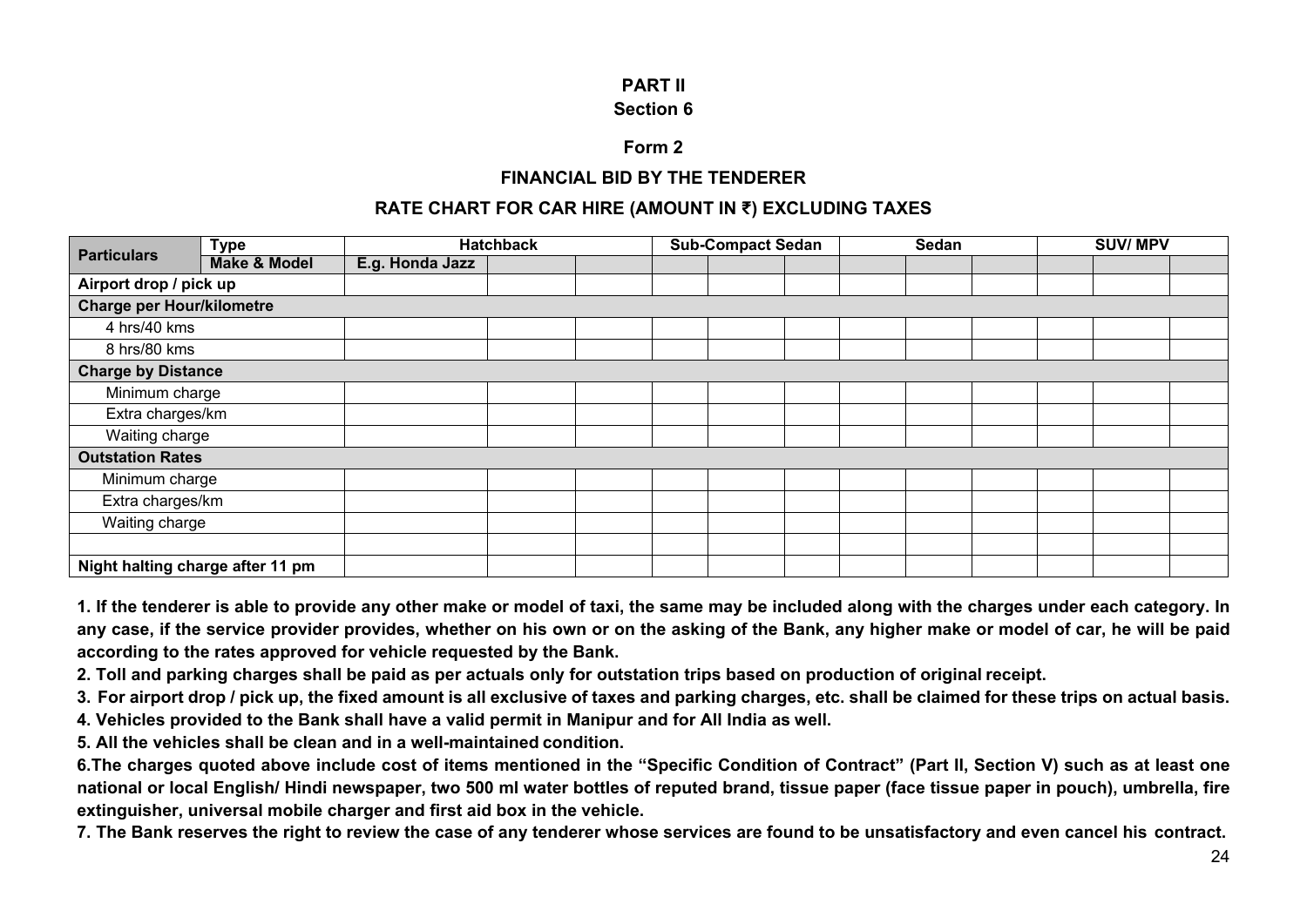# **Section 6**

### **Form 3**

### **(Name of Car Hire Agency)**

### **CAR HIRE FEEDBACK FORM**

| $\overline{\text{SN}}$ | <b>Particulars</b>                                         | Yes | <b>No</b>      | <b>Other Comments</b> |
|------------------------|------------------------------------------------------------|-----|----------------|-----------------------|
| $\mathbf{1}$           | Whether the Driver reported on time:                       |     |                |                       |
| $\overline{2}$         | Whether the Driver was neatly dressed and well<br>behaved: |     |                |                       |
| $\overline{3}$         | Whether the car was neat and tidy:                         |     |                |                       |
| 4                      | Whether Bottled Drinking water was provided in<br>the Car: |     |                |                       |
| $5\phantom{.0}$        | Whether Newspaper was provided:                            |     |                |                       |
| 6                      | Whether Tissue Paper was provided:                         |     |                |                       |
| $\overline{7}$         | Whether AC was working properly:                           |     |                |                       |
| 8                      | Will you prefer to use the same agency again:              |     |                |                       |
| 9                      | Any other comments:                                        |     |                |                       |
|                        |                                                            |     | m <sub>1</sub> | 42 - 11 - 41 -        |

*(Please tick the relevant box)*

| E mail id: the state of the state of the state of the state of the state of the state of the state of the state of the state of the state of the state of the state of the state of the state of the state of the state of the |  |  |  |
|--------------------------------------------------------------------------------------------------------------------------------------------------------------------------------------------------------------------------------|--|--|--|
| Mobile No.: +91                                                                                                                                                                                                                |  |  |  |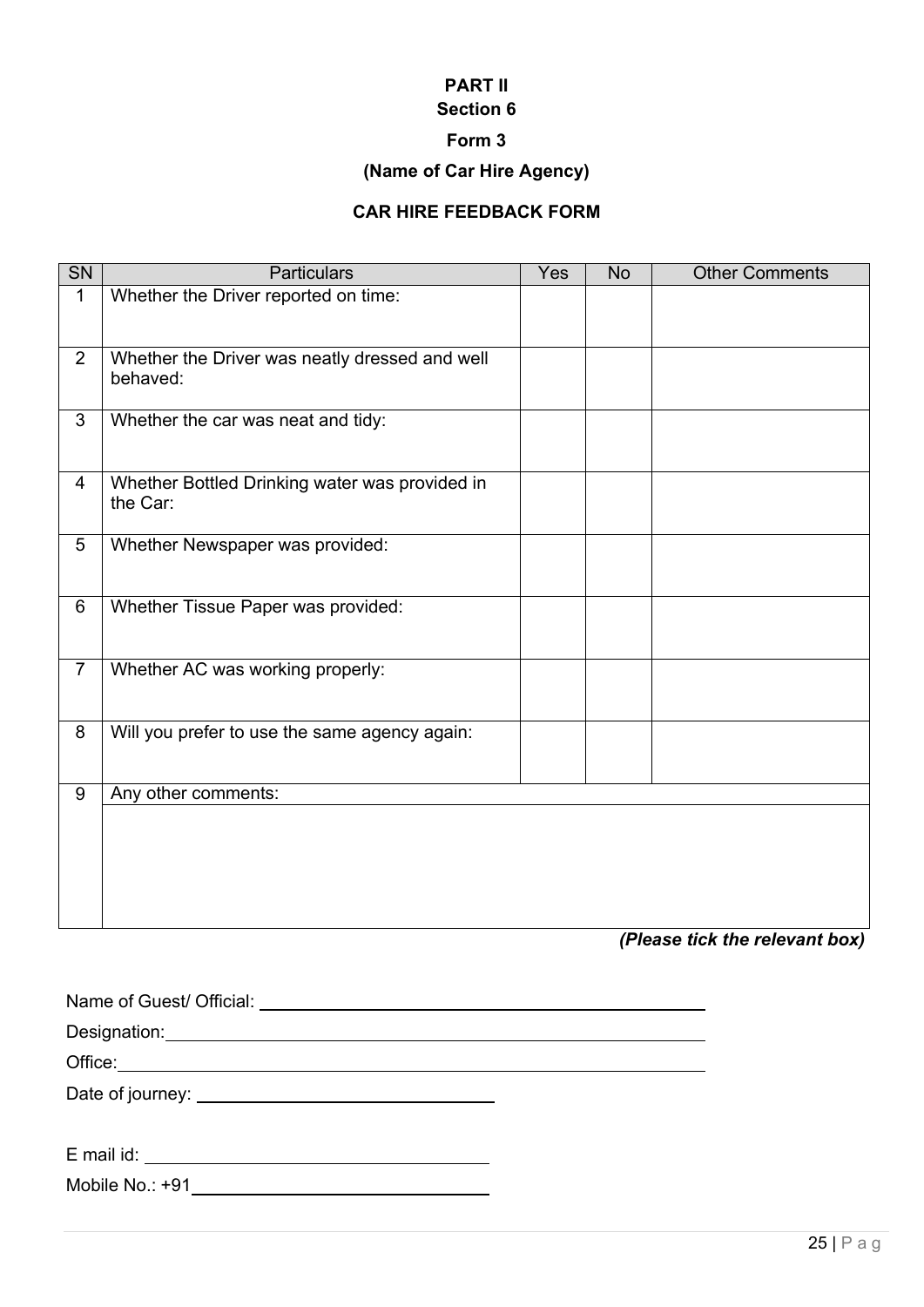#### **Section 6**

#### **Form 4**

### **PROFORMA OF BANK GUARANTEE FOR SECURITY DEPOSIT**

#### **(To be submitted on Non-judicial stamp paper of appropriate value purchased in the name of the issuing bank)**

No. No. 2008 Date Contract Contract Contract Contract Contract Contract Contract Contract Contract Contract Contract Contract Contract Contract Contract Contract Contract Contract Contract Contract Contract Contract Contra

To The Officer-in-Charge Reserve Bank of India Imphal

Dear Sir/ Madam,

In consideration of your agreeing to empanel M/s\_\_\_\_\_\_\_\_\_\_\_\_\_\_\_\_(hereinafter referred to as "the Contractor") in terms of their contract with you for EMPANELMENT OF CAR HIRING / TAXI OPERATOR AGENCIES / COMPANIES FOR PROVIDING VEHICLES To RESERVE BANK OF INDIA, IMPHAL as per Tender dated and your Conditions of Contract and other tender documents relating thereto subject to the conditions and alterations mutually agreed upon/ set forth or referred to in your Contract dated in the form of guarantee from us in the manner hereinafter contained, we (Name of the Bank) do hereby covenant and agree with you as follows:

1. We undertake to indemnify you and keep you indemnified from time to time to the extent of ₹50,000/- (Rupees fifty thousand only) against any loss or damage caused to or suffered by or that may be caused to or suffered by you by reason of any breach or breaches on the part of the Contractor of any of the terms and conditions contained in the said Contract and in the event of the Contractor making any default or default in carrying out any of the work under the said Contract or otherwise in the observance and performance of any of the terms and conditions relating thereto in accordance with the true intent and meaning thereof, we shall forthwith on demand pay to you such sum or sums not exceeding in total the said sum of ₹50,000/- (Rupees fifty thousand only) as may be claimed by you as your losses and/or damages, costs, charges or expenses by reason of such default on the part of the Contractor.

2. Notwithstanding anything to the contrary, your decision as to whether the Contractor has made any such default or defaults and the amount or amounts to which you are entitled by reasons thereof will be binding on us and we shall not be entitled to ask you to establish your claim or claims under this Guarantee but will pay the same forthwith on your demand without any protest or demur.

3. This guarantee shall continue and hold good until it is released by you on the application by the Contractor after expiry of the relative guarantee period of the said Contract and after the contractor had discharged all his obligations under the said Contract and produced a certificate of due completion of the work under the said contract and submitted a "No Demand Certificate", provided always that this guarantee shall in no event remain in force two months after the day of expiry of the contract without prejudice to your claim or claims arisen and demanded from or otherwise notified to us in writing.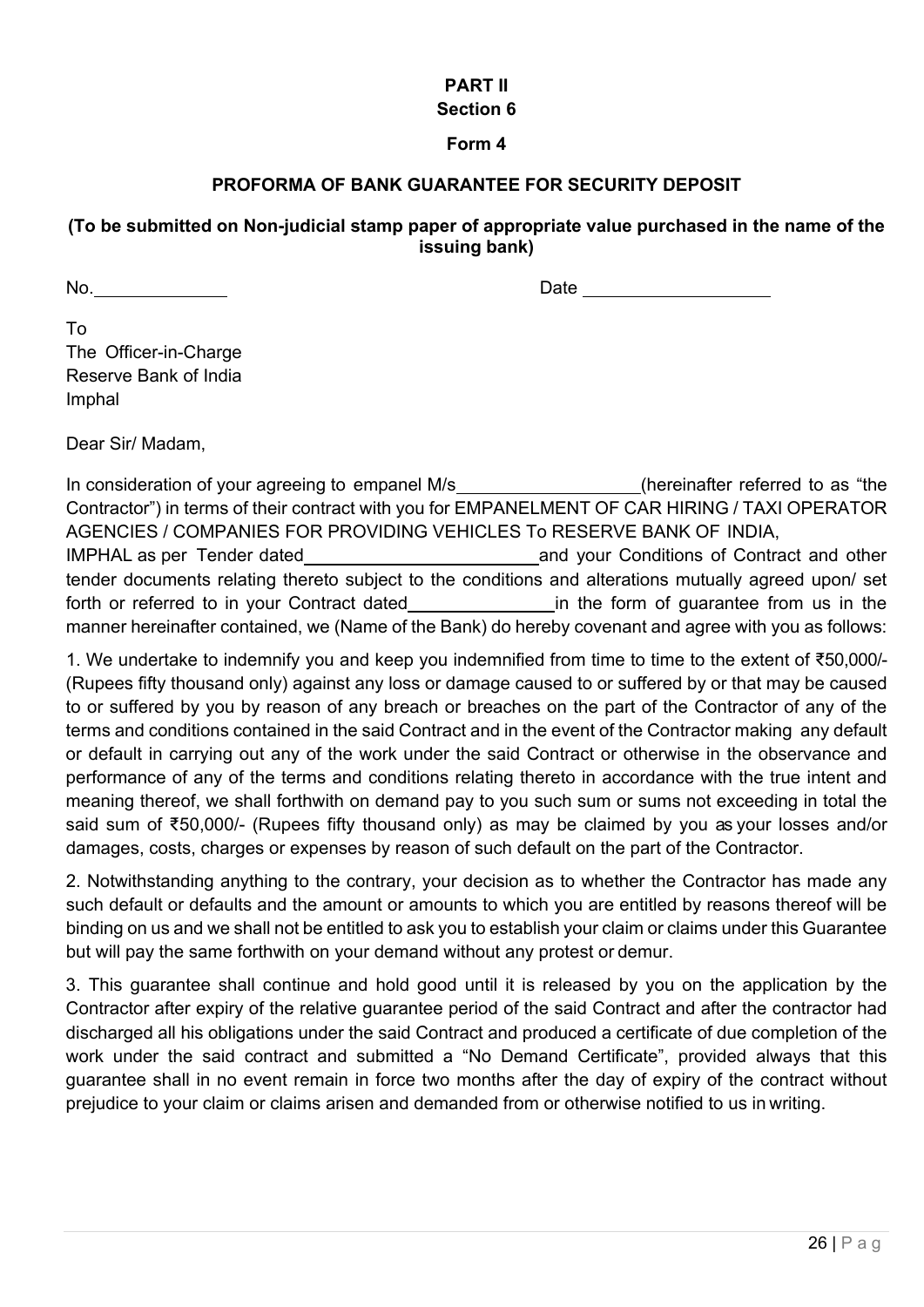4. Should it be necessary to extend this guarantee on account of any reason whatsoever, we undertake to extend the period of this Guarantee on your request till such time as may be required by you. Your decision in this respect shall be final and binding on us.

5. You will have the fullest liberty without effecting this guarantee from time to time to vary any of the terms and conditions of the said contract or extend the time of performance of the Contractor or to postpone for any time or from time to time any of your rights or powers against the Contractor and either to enforce or forbear to enforce any of the terms and conditions of the said Contract and we shall not be released from our liability under this guarantee by the exercise of your liberty with reference to matters aforesaid or by reason of any time being given to the Contractor or any other forbearance, act or omission on your part or any indulgence by you to the Contractor or by any variation or modification of the said contract or any other act, matter or things whatsoever, which under the law relating to sureties would but for the provisions hereof have the effect of so releasing us from our liability hereunder provided always that nothing herein contained will enlarge our liability hereunder beyond the limit of ₹50,000/- (Rupees fifty thousand only) as aforesaid.

6. This guarantee shall not in any way be affected by your taking or varying or giving up any securities from the Contractor or any other person, firm or company on its behalf or by the winding up, dissolution, insolvency or death as the case may be, of the Contractor.

7. In order to give full effect to the guarantee herein contained, you shall be entitled to act as if we were your principal debtors in respect of all your claims against the Contractor hereby guaranteed by us as aforesaid and we hereby expressly waive all our rights of surety-ship and other rights, if any, which are in any way inconsistent with any of the provisions of this guarantee.

8. Subject to the maximum limit of our liability as aforesaid, this guarantee will cover all your claim or claims against the contractor from time to time arising out of or in relation to the said contract and in respect of which your claim in writing is lodged on us before expiry of this guarantee.

9. Any notice by way of demand or otherwise hereunder may be sent by special courier, telex, fax or registered post to our local address as aforesaid and if sent by post, it shall be deemed to have been given when the same has been posted.

10. This guarantee and the powers and provisions herein contained are in addition to and not by way of limitation of or substitution for any other guarantee or guarantees heretofore given to you by us (whether jointly with others or alone) and now existing uncancelled and that this guarantee is not intended to and shall not revoke or limit such guarantee or guarantees.

11. This guarantee shall not be affected by any change in the constitution of the contractor or us nor shall it be affected by any change in your constitution or by any amalgamation or absorption thereof or therewith but will ensure to the benefit of and be available to and enforceable by the absorbing or amalgamated company or concern.

12. Any forbearance, act or omission on the part of the Bank in enforcing any of the conditions of the said tender or showing of any indulgence by the Bank to the Tenderer shall not discharge the Surety in any way and the obligations of the Surety under this guarantee shall be discharged only on the intimation thereof being given to the Surety by the Bank.

13. This guarantee is irrevocable during the period of its currency and shall not be revoked without your previous consent in writing.

14. We further agree and undertake to pay you without demur the amount demanded by you in writing notwithstanding any difference or dispute or controversy that may exist or arise between you and contractor or any other person.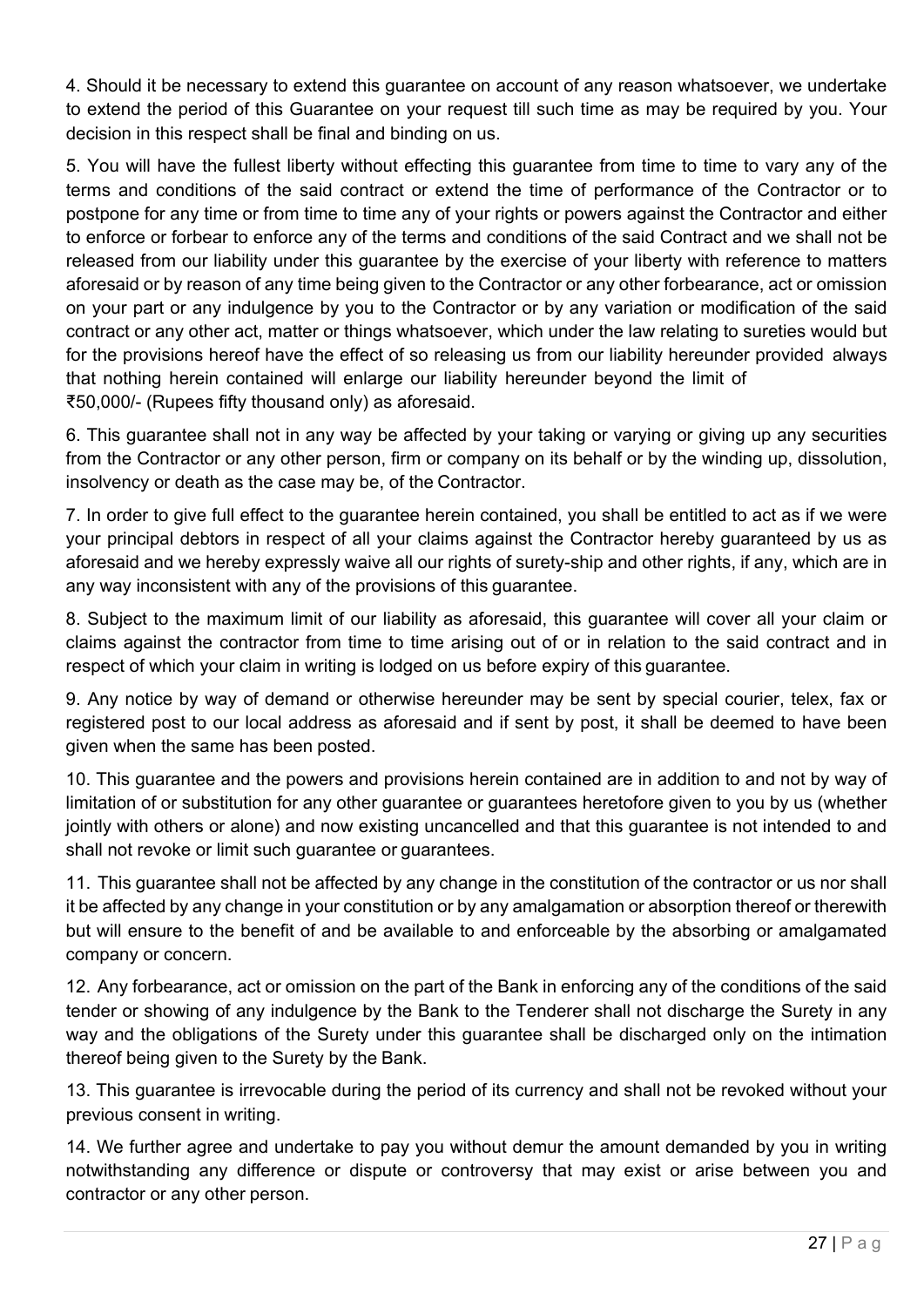15. Notwithstanding anything contained herein above our liability under this guarantee is restricted to₹50,000/- (Rupees fifty thousand only). Unless a written claim is lodged on us for payment under this guarantee before the expiry date, including extensions if any, of this guarantee all your rights under the guarantee shall be forfeited and we shall be deemed to have been released and discharged from all liabilities there under, irrespective of whether or not the original guarantee is returned to us.

15. We have power to issue this guarantee in your favour under the Memorandum and Articles of Association of our Bank and the undersigned has full power to execute this Guarantee under the Power of Attorney granted to him by the Bank.

SIGNED AND DELIVERED (For & on behalf of the above-named Bank)

> For & on behalf of (Banker's Name & Seal) BRANCH MANAGER (Banker's Seal) Address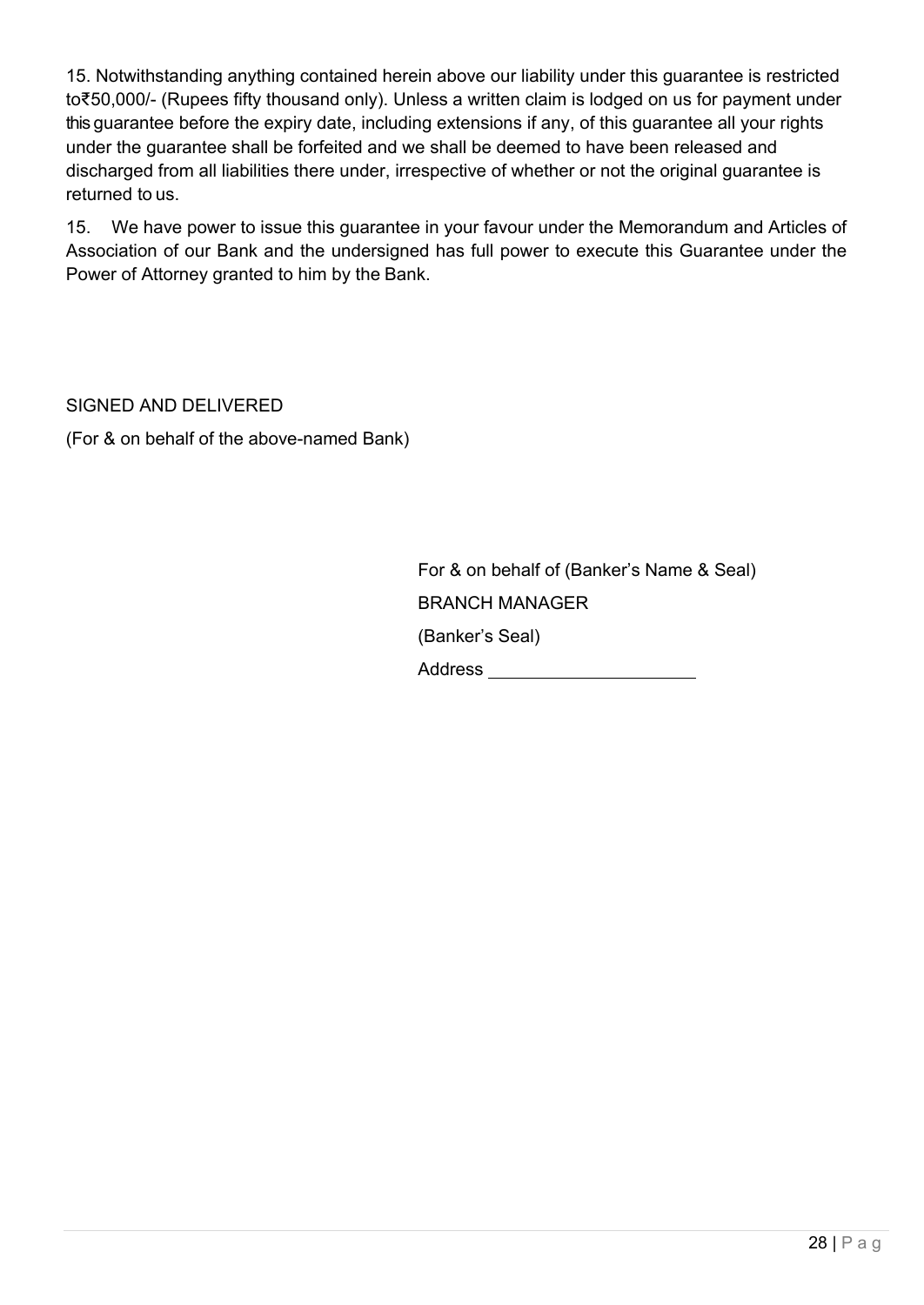### **Important instructions for bidders**

Bidders are requested to read the terms & conditions of this tender before submitting their online tender.

Process of E-Tender:

1. **A) Registration:** The process involves vendor's registration with MSTC e-procurement portal which is free of cost. Only after registration, the vendor(s) can submit his/their bids electronically. Electronic Bidding for submission of Technical Bid as well as Commercial Bid will be done over the internet. The Vendor should possess Class III signing type digital certificate. Vendors are to make their own arrangement for bidding from a P.C. connected with Internet. MSTC is not responsible for making such arrangement. (Bids will not be recorded without Digital Signature).

**SPECIAL NOTE: THE TECHNICAL BID AND THE COMMERCIAL BID HAS TO BE SUBMITTED ON-LINE AT** [www.mstcecommerce.com/eprochome/rbi](https://www.mstcecommerce.com/eprochome/rbi)

1). Vendors are required to register themselves online with [www.mstcecommerce.com](https://www.mstcecommerce.com/)→ e-Procurement →PSU/Govt. Depts→ Select RBI Logo->Register as Vendor -- Filling up details and creating own user id and Password→ Submit.

2). Vendors will receive a system generated mail confirming their registration in their email which has been provided during filling the registration form.

In case of any clarification, please contact RBI/MSTC, (before the scheduled time of the e- tender).

#### **Contact person (RBI):**

Mr. Biswadip Das (Manager): 9131478426 [\(biswadipdas@rbi.org.in\)](mailto:biswadipdas@rbi.org.in)

Mr. Sourav Chowdhury (Assistant Manager): 6290692578 [\(souravchowdhury@rbi.org.in\)](mailto:souravchowdhury@rbi.org.in)

#### **Contact Details (MSTC Ltd):**

MSTC: MSTC Helpdesk number: 011-23212357, 011- 23215163, 011-23217850 from 1000 hours to 1730 hours.

Website Address: ["https://mstcindia.co.in/content/contact.aspx"](https://mstcindia.co.in/content/contact.aspx)

Google hangout ID- (for text chat)- [mstceproc@gmail.com](mailto:mstceproc@gmail.com)

### **B) System Requirement:**

- i) Windows 7 or above Operating System
- ii) IE-7 and above Internet browser.
- iii) Signing type digital signature

iv) Latest updated JRE 8 (x86 Offline) software to be downloaded and installed in the system.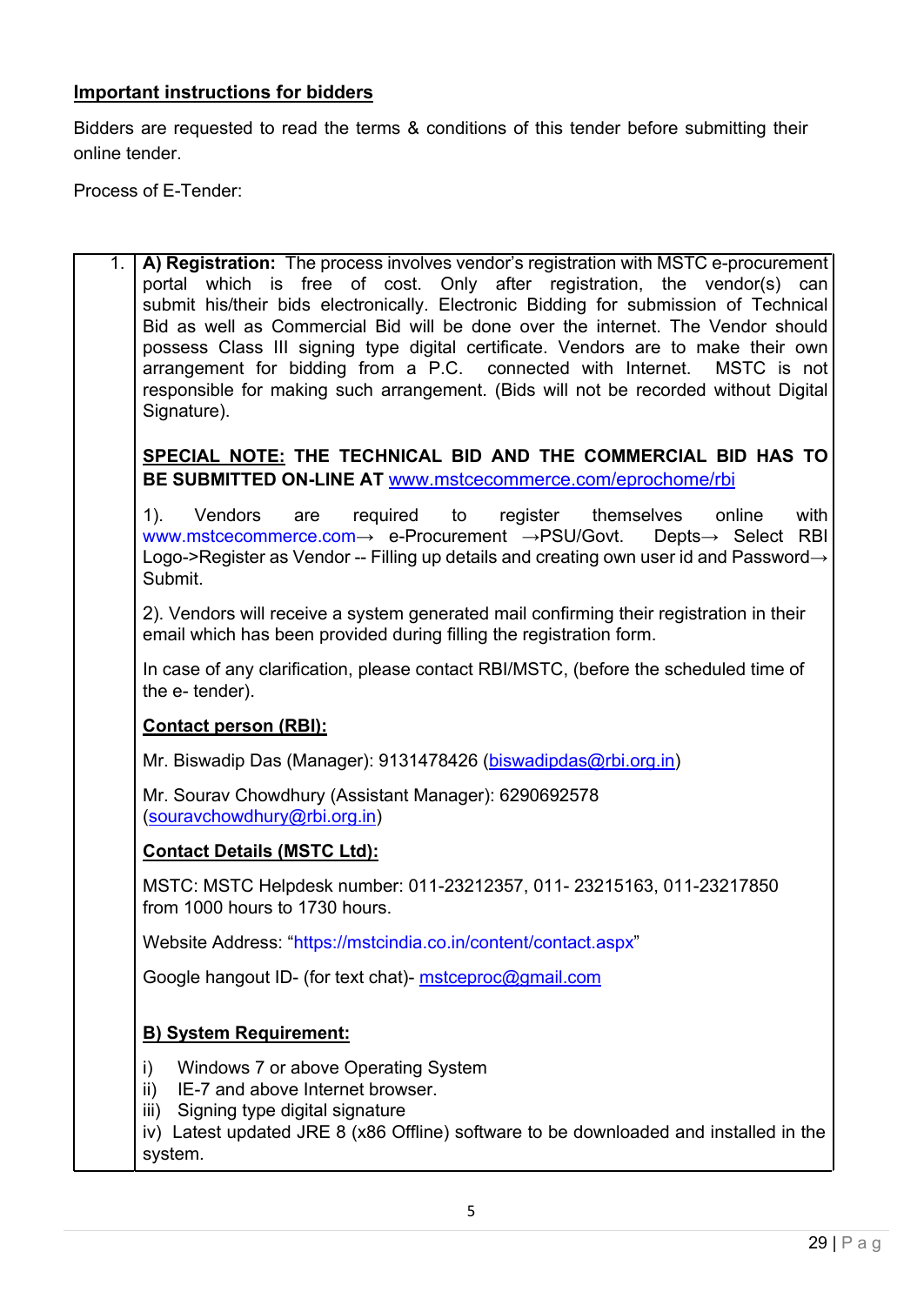|    | To disable "Protected Mode" for DSC to appear in The signer box following settings may                                                                                                                               |
|----|----------------------------------------------------------------------------------------------------------------------------------------------------------------------------------------------------------------------|
|    | be applied.<br>Tools => Internet Options =>Security => Disable protected Mode If enabled- i.e, Remove                                                                                                                |
|    | the tick from the tick box mentioning "Enable Protected Mode".                                                                                                                                                       |
|    | <b>Other Settings:</b>                                                                                                                                                                                               |
|    | Tools => Internet Options => General => Click on Settings under "browsing history/                                                                                                                                   |
|    | Delete Browsing History" => Temporary Internet Files => Activate "Every time I Visit the                                                                                                                             |
|    | Webpage".<br>To enable ALL active X controls and disable 'use pop up blocker' under Tools $\rightarrow$ Internet<br>level (Please<br>Options $\rightarrow$<br>custom<br>IE<br>settings<br>from<br>run<br>the<br>page |
|    | www.mstcecommerce.com once)                                                                                                                                                                                          |
|    | The Techno-commercial Bid and the Price Bid shall have to be submitted online at<br>www.mstcecommerce.com/eprochome/rbi. Tenders will be opened electronically on<br>specified date and time as given in the Tender. |
|    | All entries in the tender should be entered in online Technical & Commercial Formats<br>without any ambiguity.                                                                                                       |
|    |                                                                                                                                                                                                                      |
| 2. | <b>Special Note towards Transaction fee:</b>                                                                                                                                                                         |
|    | The vendors shall pay the transaction fee using "Transaction Fee Payment" Link under                                                                                                                                 |
|    | "My Menu" in the vendor login. The vendors have to select the particular tender from the<br>event dropdown box. The vendor shall have the facility of making the payment either                                      |
|    | through NEFT or Online Payment. On selecting NEFT, the vendor shall generate a                                                                                                                                       |
|    | challan by filling up a form. The vendor shall remit the transaction fee amount as per the                                                                                                                           |
|    | details printed on the challan without making change in the same. On selecting Online                                                                                                                                |
|    | Payment, the vendor shall have the provision of making payment using its Credit/ Debit<br>Card/ Net Banking. Once the payment gets credited to MSTC's designated bank                                                |
|    | account, the transaction fee shall be auto authorized and the vendor shall be receiving                                                                                                                              |
|    | a system generated mail.                                                                                                                                                                                             |
|    | Transaction fee is non-refundable.                                                                                                                                                                                   |
|    | A vendor will not have the access to online e-tender without making the payment towards                                                                                                                              |
|    | transaction fee.                                                                                                                                                                                                     |
|    | <b>NOTE</b>                                                                                                                                                                                                          |
|    | Bidders are advised to remit the transaction fee well in advance before the closing time                                                                                                                             |
|    | of the event so as to give themselves sufficient time to submit the bid.                                                                                                                                             |
| 3. | Information about tenders / corrigendum uploaded shall be sent by email only during the                                                                                                                              |
|    | process till finalization of tender. Hence the vendors are required to ensure that their                                                                                                                             |
|    | corporate email I.D. provided is valid and updated at the time of registration of vendor                                                                                                                             |
|    | with MSTC. Vendors are also requested to ensure validity of their DSC (Digital Signature<br>Certificate).                                                                                                            |
|    |                                                                                                                                                                                                                      |
| 4. | E-tender cannot be accessed after the due date and time mentioned in NIT.                                                                                                                                            |
| 5. | <b>Bidding in e-tender:</b>                                                                                                                                                                                          |
|    | Vendor(s) need to submit necessary EMD, Transaction fees (If ANY) to be eligible<br>a)                                                                                                                               |
|    | to bid online in the e-tender. Tender fees and Transaction fees are non-                                                                                                                                             |